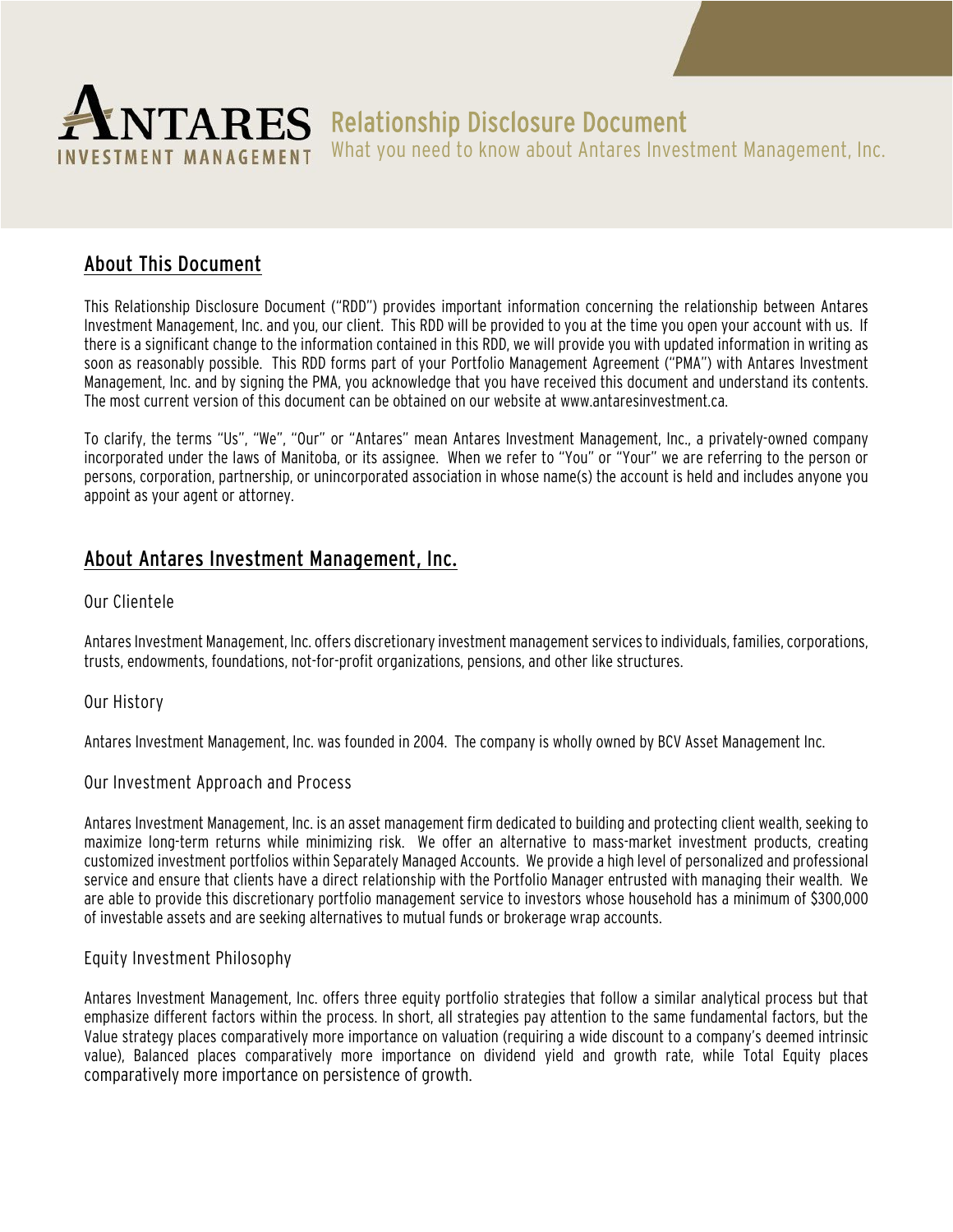#### Fixed Income Investment Philosophy

Antares Investment Management, Inc. invests in individual bonds and fixed income exchange traded funds ("ETFs"), depending on the client's situation. Bond purchase decisions are made primarily as a cash flow matching mechanism. Bonds are purchased with maturity dates that coincide approximately with the time when cash flow is needed by the client. Occasionally individual bonds are purchased as a short-term holding until the appropriate long-term security can be purchased.

For clients that do not have an immediate cashflow need, fixed income ETFs are frequently used. ETFs offer liquidity and efficiency within client portfolios. Our investment decisions are based on credit quality, duration, and liquidity. We invest in investment grade ETFs and duration will vary depending on our assessment of the trade-offs between risk and reward among rates on the yield curve.

#### Long Term Investing

Antares Investment Management, Inc. focuses on long-term ownership of growing businesses with growing dividends because we believe that this approach is far more rewarding than trying to predict the short-term direction of equity markets.

After an initial investment decision is made, we continuously monitor the companies in which we invest. If we do decide to sell a position in a company in which we invest, we do so because the investment thesis no longer holds, the company is hindered by unfavorable regulatory or management changes, or the current market price is significantly higher than our estimate of the true value of the company. Occasionally, we sell a position because another compelling investment opportunity presents itself and we are needing to raise cash to take advantage of that opportunity. In all our investment decisions, we remain focused on our long-term plan, and we do not deviate from it because of short-term market movements.

Returns come from the time in the investment, not from the timing of the investment.

We prefer to invest with a long-term horizon because we do not believe that it is possible to predict the direction of the markets over the short term. In fact, we believe that one of the biggest mistakes an investor can make is trying to time the market. While there is no absence of prognosticators that have successfully bought at a market bottom or sold at a market top, there is little evidence that such a buyer went on to sell at a market top or that such a seller reinvested cash at a market bottom. Instead, we follow an approach of remaining invested and allowing the companies in which we invest to prosper over the long-term, through the inevitable bull and bear cycles of the market.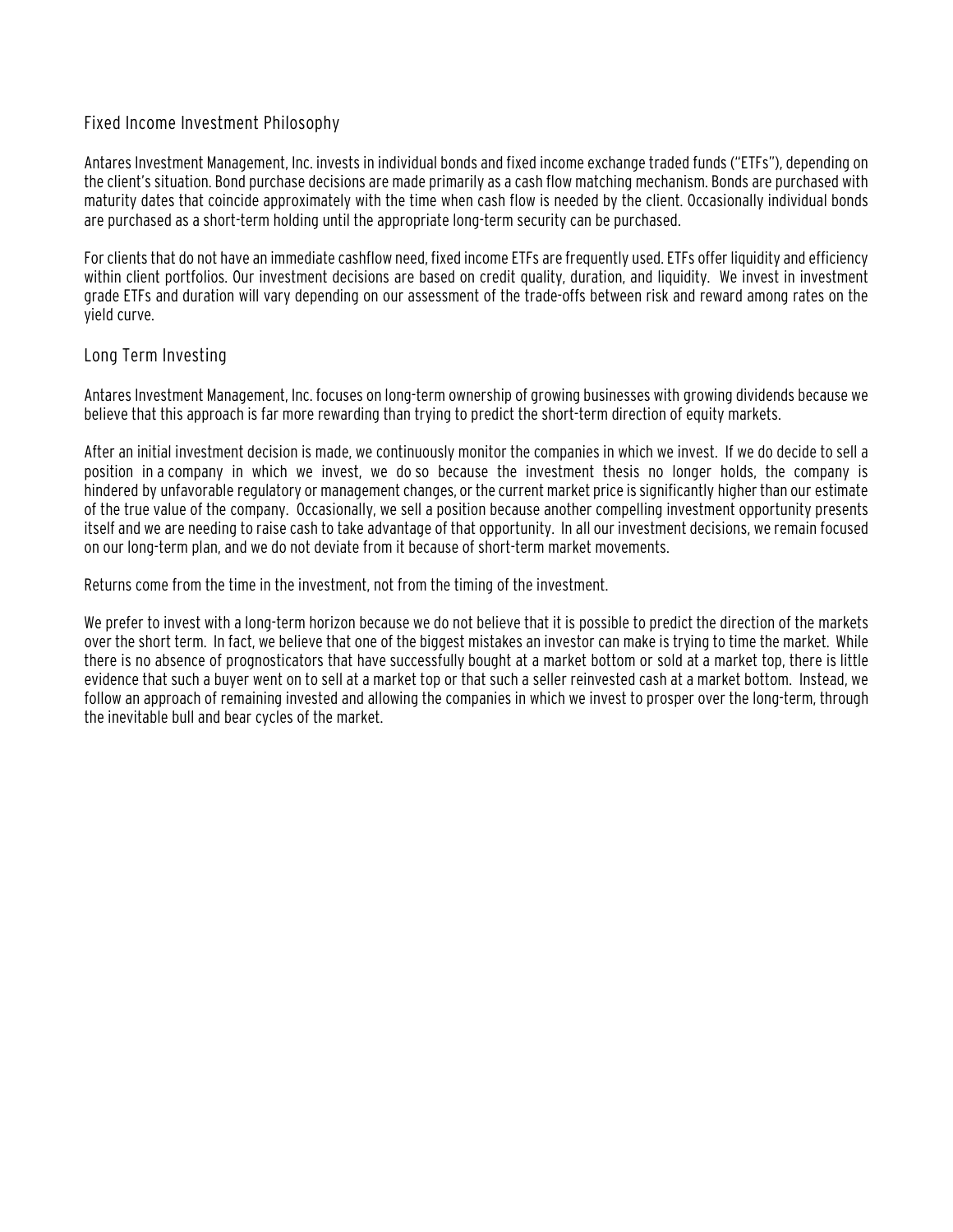### Licensing & Regulatory

Antares is registered as a Portfolio Manager in all provinces and territories in Canada; as an Investment Fund Manager in Manitoba, Newfoundland & Labrador, Ontario, and Quebec; and as an Exempt Market Dealer in Alberta, British Columbia, Manitoba, Ontario and Saskatchewan. Our principal regulator is the Manitoba Securities Commission.

Manitoba Securities Commission – The Manitoba Securities Commission ("MSC") is Antares's principal regulator empowered with ensuring that we comply with all applicable rules, regulations, and instruments. The primary regulation that applies to Antares is known as National Instrument 31-103 ("NI 31-103"). NI 31-103 outlines all the principles that Antares must follow to remain licensed as a Portfolio Manager. Of particular interest to you would be Sections 13 and 14 which outline our requirements when dealing with you and how we handle your accounts. This document and other related documents are available on the MSC website at www.mbsecurities.ca.

#### Antares as Portfolio Manager

As a portfolio manager ("PM"), Antares provides discretionary portfolio management to you pursuant to our Portfolio Management Agreement ("PMA") and in accordance with your Investment Policy Statement ("IPS"). We make investment decisions and trades on your behalf within the parameters agreed upon for the operation of your account.

#### What Is a Portfolio Manager?

A Portfolio Manager is an investment professional who manages investment portfolios on behalf of individuals, corporations, or institutions. A Portfolio Manager provides discretionary management services, entrusted with the responsibility for the investment decisions for each client's portfolio.

These services include security selection, purchase and sale transaction execution, continuous portfolio review, and income reinvestment and distribution. A Portfolio Manager exercises this discretionary authority only after formulating an Investment Policy Statement with the client.

The term "Portfolio Manager" can be used to refer to an individual or can refer to a firm that offers Portfolio Management services. There are two key reasons why we believe that working with a Portfolio Manager is advantageous for clients.

### Fiduciary Duty to Clients:

A Portfolio Manager is bound by a fiduciary duty to act with care, honesty, and good faith, always in the best interest of their clients. This fiduciary duty creates a higher standard for Portfolio Managers because investment decisions must be independent and free of bias, unlike other types of Financial Advisors, who are held only to a standard of suitability.

The standard of suitability requires only that these advisors recommend investment products that are appropriate for a client, and which place the client's interest first.

#### Professional Qualifications:

A Portfolio Manager is subject to the highest levels of education and professional experience requirements in the Canadian investment industry. An Advising Representative is required to have earned the Chartered Financial Analyst designation and have 12 months of investment experience in the 36-month period before applying for registration or have earned the Canadian Investment Manager designation and have 48 months of investment management experience including 12 months of investment experience in the 36-month period before applying for registration.

An Associate Advising Representative is required to have completed Level 1 of the Chartered Financial Analyst program and have 24 months of investment experience or have earned the Canadian Investment Manager designation and have 24 months of investment management experience.

#### Antares as Investment Fund Manager

As an investment fund manager ("IFM"), Antares' primary responsibility is to provide investment management services to the fund, having responsibility for the investment decisions for each fund's portfolio. Further, as fund manager, Antares provides oversight for fund operational responsibilities, including the oversight for fund accounting, the safe custody of client assets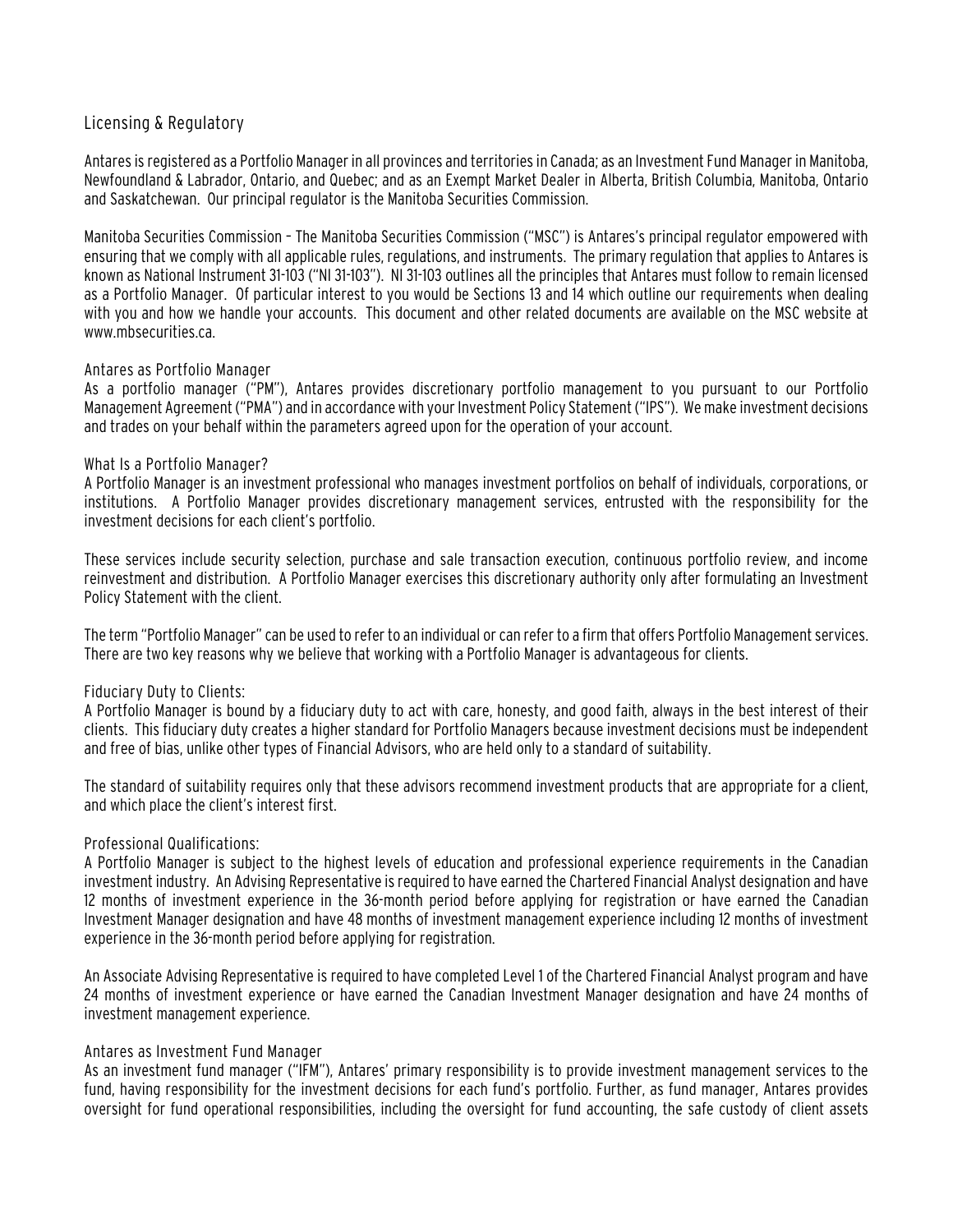within the fund, recordkeeping, striking of the net asset value of the fund, and meeting all related regulatory requirements and reporting obligations for the Funds.

#### Antares as Exempt Market Dealer

As an exempt market dealer ("EMD"), Antares engages in limited EMD activities related to the distribution of its in-house, proprietary investment funds.

#### Investment Policy Statement

The Investment Policy Statement contains the guidelines within which a Portfolio Manager exercises their discretionary authority in managing a client's investment portfolio.

The Investment Policy Statement is created after a thorough assessment of each client's investment objectives, income requirements, risk tolerance and tax position and is unique to each client. It is followed by the creation and implementation of an investment strategy that is consistent with the policy.

The Investment Policy Statement is reviewed at least once each year to determine whether its objectives are still consistent with the client's needs, and it can be reviewed at any time if a client determines his circumstances have changed.

#### Separately Managed Accounts ("SMA"):

A Separately Managed Account is the cornerstone of the service that Antares provides to Clients. It is exactly what the name suggests - your investment portfolio is held in an account in your name, separate from all other investors. Your investment portfolio is managed to meet your unique investment requirements.

Separately Managed Accounts have long been used by corporations, trusts, endowments, pension plans and high net worth investors. These investors demand a level of attention to their requirements that simply cannot be met by mass-market retail investment products. These investors require a direct relationship with the professionals who are managing their investment portfolio.

Separately Managed Accounts have seven key advantages over mutual funds and other similar investment products:

- 1. Fees Antares has a maximum Annual Management Fee of 200 basis points of Assets Under Management. This Management Fee is generally tax-deductible in non-registered accounts.
- 2. Tax Efficiency Separately Managed Accounts provide the ability to control the timing of transactions that have tax implications. Separately Managed Accounts provide a cost base that is unique to each Investor, with realized capital gains or losses reflecting the actual gains and losses for the investor.
- 3. Performance Separately Managed Accounts typically remain fully invested, providing the opportunity to earn investment returns on equity and fixed income positions as opposed to holding cash balances. Any additions to and withdrawals from the accounts occur only as directed by the investor.
- 4. Customization Separately Managed Accounts invest only in assets that are consistent with the Investment Policy Statement. An Investment Policy Statement is unique to each investor, reflecting their financial position, short- and long-term investment needs, risk tolerance, and other special circumstances.
- 5. Transparency Separately Managed Accounts allow the investor to be fully aware of their investments. Investors can receive immediate transaction confirmations and monthly statements from the Custodian and receive quarterly statements and performance reporting from the Portfolio Manager. Investors also can access their account information online through access to Antares' systems.
- 6. Management Focus Separately Managed Accounts reflect the investment style of the Portfolio Manager and the constraints of the Investment Policy Statement. This allows the Portfolio Manager to focus research on a manageable number of companies within their area of expertise, allowing for a better understanding of both the companies and the industries in which they operate.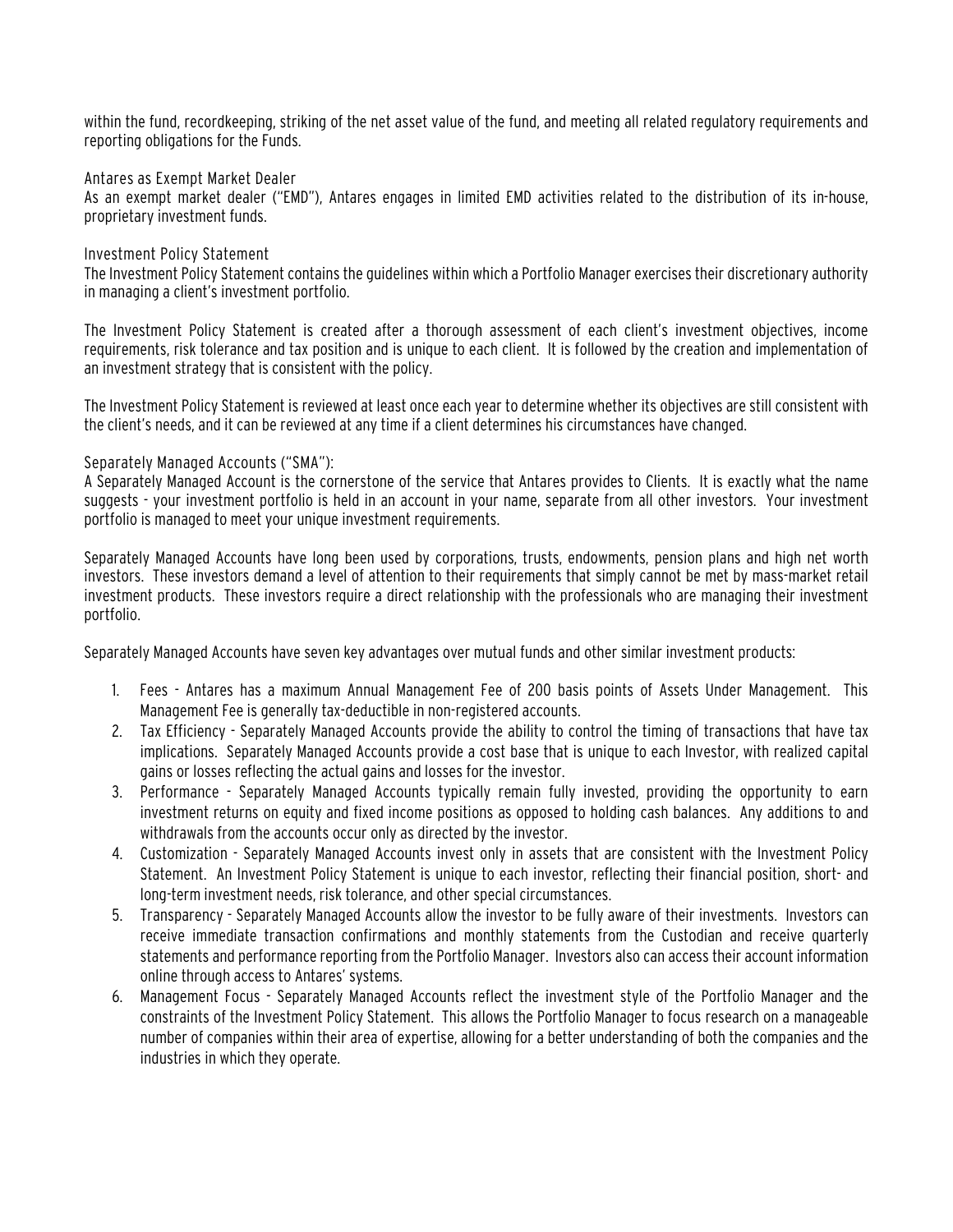7. Service - Separately Managed Accounts allow the investor to receive a unique level of service from the Portfolio Manager. Investors receive a customized investment product, reflecting the parameters of the Investment Policy Statement and the direct relationship with the Portfolio Manager.

Related and Connected Issuers & Entities Antares's related and connected issuers and entities are as follows:

Investment Funds managed by Antares:

- Antares Value Pool
- Antares Total Equity Pool
- Antares Balanced Pool

Investment Funds managed by related entities:

- BCV Asset Management Inc.
	- o BCV Fixed Income Fund
	- o BCV North American Equity Fund
- Nelson Portfolio Management Corp.
	- o NFC Tactical Asset Allocation Pool

Related registrant entities:

- BCV Asset Management Inc.
- Nelson Portfolio Management Corp.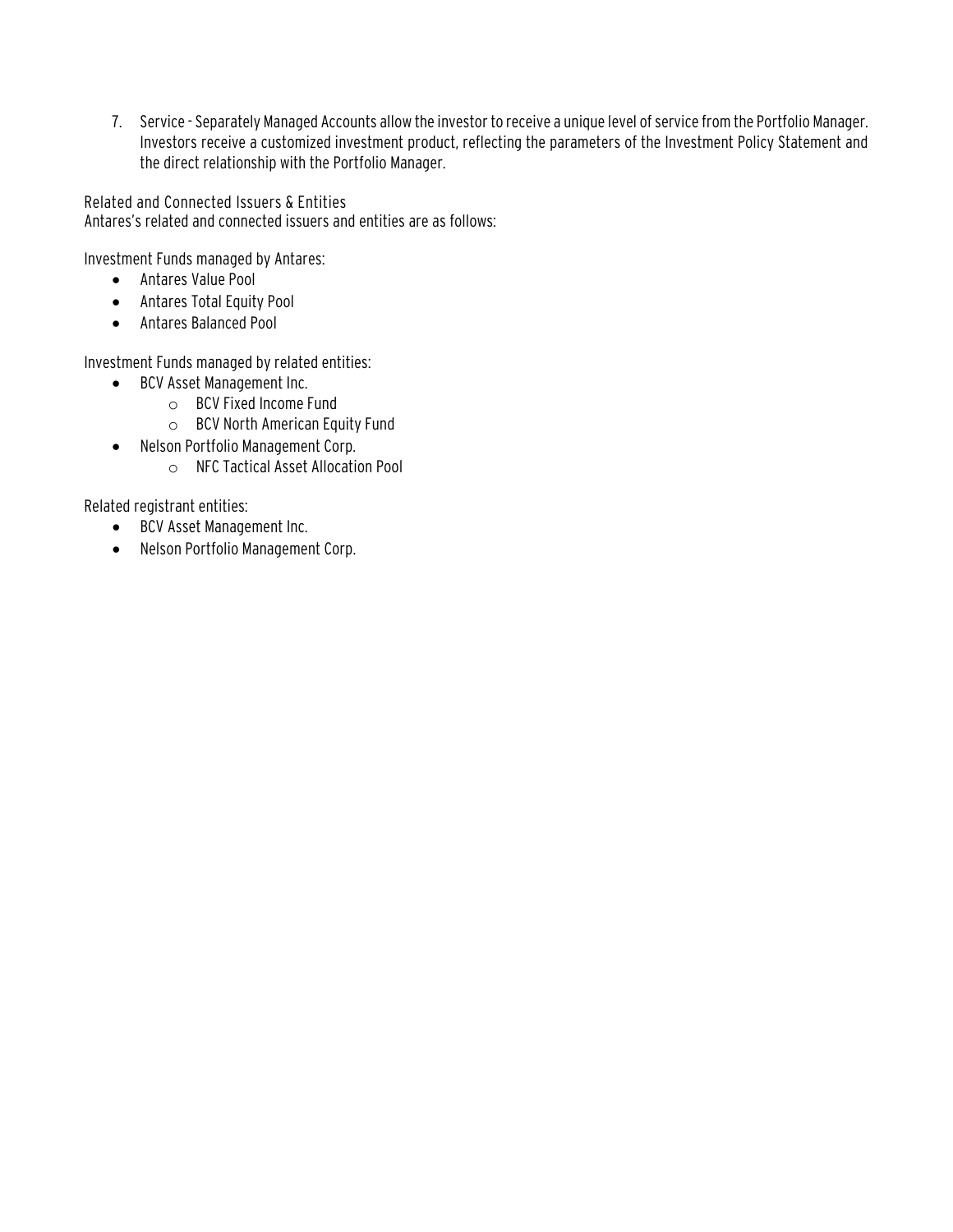#### Contact Information

Antares Investment Management, Inc. 814-1661 Portage Avenue Winnipeg, Manitoba, Canada R3J 3T7 Phone: (204) 975-5131 Toll Free: (888) 975-3888 Fax: (204) 925-5960 Email: info@antaresinvestment.ca Website: www.antaresinvestment.ca

Our Custodians: National Bank Independent Network and Credential Qtrade Securities Inc.

Our client accounts are required to be held by an independent third-party custodian. We have chosen National Bank Independent Network ("NBIN") and Credential Qtrade Securities Inc. ("Credential Qtrade") to provide these services for our clients. Antares does not have access to your money held at NBIN, Credential, or FCC. Rather, the agreements you sign give us the authority to undertake certain risks, such as buying and selling securities in your accounts, moving money between accounts, and voting (or abstaining) proxies for securities held in your accounts.

Specific Custodian Notices for Clients:

#### National Bank Independent Network

Your assets are held in Canada in a fully disclosed, segregated account at National Bank Financial ("NBF") acting through its National Bank Independent Network division ("NBIN"), which is an indirect, wholly owned subsidiary of National Bank of Canada ("NBC"). NBIN's offices are located at Suite 3000, 130 King Street West, Toronto, Ontario. NBC is a federally regulated Schedule A bank and a public company listed on the TSX. NBF is a member of and regulated by the Investment Industry Regulatory Organization of Canada ("IIROC"). NBF is a qualified Canadian Custodian under applicable securities laws. NBF is independent of Antares. The assets in your NBIN account are never co-mingled with other clients' assets. NBF is a member Canadian Investor Protection Fund ("CIPF"). CIPF, subject to condition and limits, safeguards your assets from the insolvency or bankruptcy of an IIROC member firm. You can find more information regarding CIPF at https://www.cipf.ca.

Your assets are subject to a risk of loss: (i) if NBF becomes bankrupt or insolvent and CIPF coverage is insufficient to safeguard all your assets held by NBF; (ii) if there is a prolonged and/or unrecoverable breakdown in NBF's information technology systems; and (iii) due to the fraud, willful or reckless misconduct, negligence, or error of NBF. Antares has reviewed NBF's reputation, financial stability, relevant internal controls, and ability to deliver custodial services and has concluded that NBF's system of controls and supervision is sufficient to manage risks of loss to your assets in accordance with prudent business practice.

#### Credential Qtrade Securities Inc.

Your assets are held in Canada in a fully disclosed, segregated account at Credential Qtrade Securities Inc. ("CQSI"), operating as CQ Correspondent Partners ("CQCP"), which is a wholly owned subsidiary of Aviso Wealth Inc ("Aviso"). Aviso is a wholly owned subsidiary of Aviso Wealth LP, which in turn is owned 50% by Desjardins Financial Holding Inc. and 50% by a limited partnership owned by five Provincial Credit Union Centrals and The CUMIS Group Limited. CQSI's offices are located at #700-1111 West Georgia Street, Vancouver, British Columbia, V6E 4T6. CQSI is a member of and regulated by the Investment Industry Regulatory Organization of Canada ("IIROC"). CQSI is a qualified Canadian Custodian under applicable securities laws. CQSI and Aviso are independent of Antares. The assets in your CQCP account are never co-mingled with other clients' assets. CQSI is a member of the Canadian Investor Protection Fund ("CIPF"). CIPF, subject to conditions and limits, safeguards your assets from the insolvency or bankruptcy of an IIROC member firm. You can find more information regarding CIPF at https://www.cipf.ca.

Your assets are subject to a risk of loss: (i) if CQSI becomes bankrupt or insolvent and CIPF coverage is insufficient to safeguard all your assets held by CQSI; (ii) if there is a prolonged and/or unrecoverable breakdown in CQSI's information technology systems;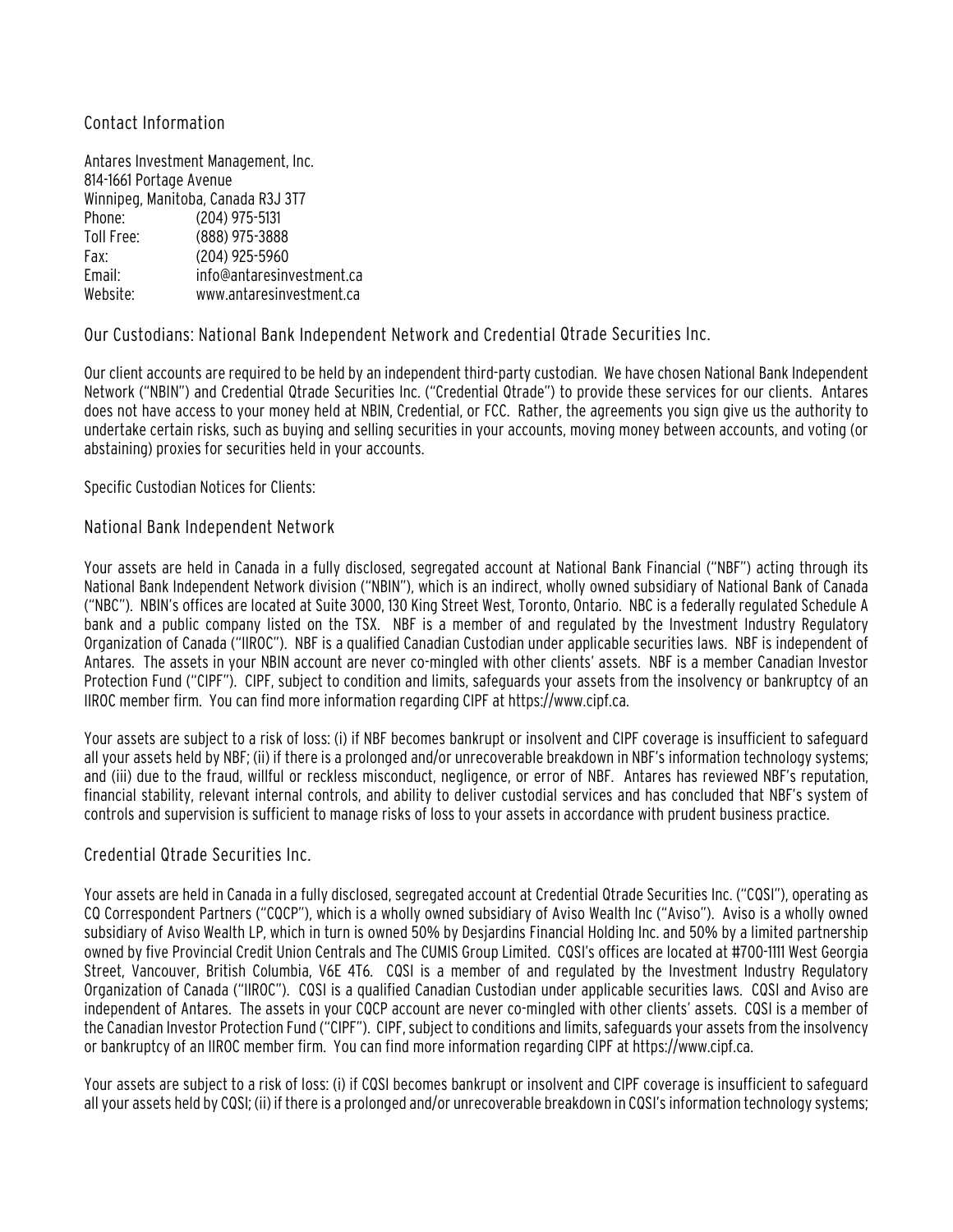and (iii) due to the fraud, willful or reckless misconduct, negligence, or error of CQSI. Antares has reviewed CQSI's reputation, financial stability, relevant internal controls and ability to deliver custodial services and has concluded that CQSI 's system of controls and supervision is sufficient to manage risks of loss to your assets in accordance with prudent business practice.

# Products & Services

### Services Offered

### Discretionary Portfolio Management Services

Antares offers discretionary portfolio management utilizing a portfolio of investments held in a separately managed account. Discretionary portfolio management means that the investment decisions are made on an ongoing basis by a duly authorized portfolio manager, who makes and executes investment decisions on your behalf according to your IPS. These investment decisions include the authority to vote the securities held in your accounts and to take other actions, such as responding to corporate reorganizations and tender offers, on your behalf. To facilitate these services, our Investment Committee defines model portfolios for use in individual accounts or across a group of accounts. The model portfolio recommended to you is based upon your individual requirements, which is discussed in more detail later.

### Products Used in Our Portfolios

#### Individual Investments/Securities

We believe that risk management through diversification is a key aspect of portfolio management and as such, we exclusively use individual equity (ie: stocks) and fixed-income securities (ie: bonds). We may use other investment vehicles such as, exchangetraded funds (ETFs), real estate investment trusts (REITs), preferred shares, and money market instruments. We do not use mutual in our client accounts as a strategy; however, will house these types of investment vehicles when a new account is transferred in with an intention to liquidate the position when it is optimal to do so.

#### Proprietary Investment Pooled Funds

Antares has three proprietary investment pooled funds: the Antares Value Pool, the Antares Total Equity Pool, and the Antares Balance Pool. These investment vehicles are used as an investment strategy in connection with individual investments/securities within client investment account or on their own. For more information on these pooled funds please see our Related Party Disclosures within this document or contact us to get a copy of the Offering Memorandums.

# Opening & Maintaining Your Accounts

This section pertains to clients who wish to utilize our Discretionary Portfolio Management Services, described previously. Opening and maintaining your accounts at Antares is made up of three main steps, as follows:

- 1. Gathering information,
- 2. Setting up your accounts & selecting investments, and
- 3. Ongoing account maintenance.

### Gathering Information

Our priority is to get to know who you are so that we can properly advise you as to which investments are appropriate. We also have a duty to comply with securities regulations and anti-money laundering laws. If you would like more information on these regulations, please refer to the contact links at the end of this document.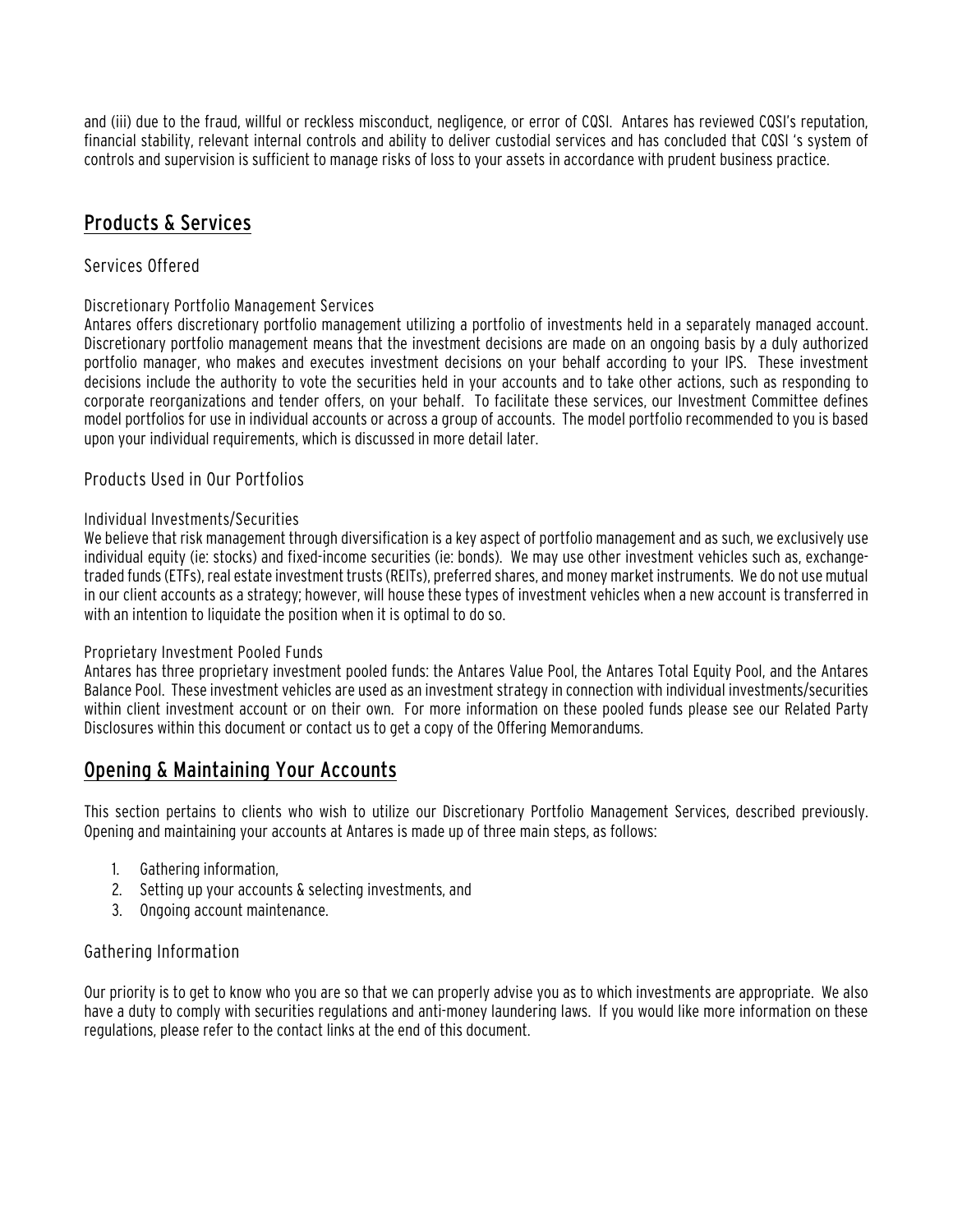#### Getting to Know You

In order to get to know you and provide you with suitable investment recommendations, we require detailed information so that we can assess your needs and comply with our regulatory requirements, particularly those outlined in Section 13.2 of National Instrument 31-103. To meet these needs, we will require information about you, including:

- Identifying information. name, birth date, social insurance number
- Contact information. address, phone numbers, email address
- Employment information. employer, position
- Family information. spouse and their information, children
- Financial information. income, expenses, assets, liabilities
- Objectives & constraints. investment & financial needs, investment time horizon, investment knowledge, risk tolerance
- Other information. determining whether you are an insider of a reporting issuer or any other issuer whose securities are publicly traded, determining your creditworthiness if you wish to use a margin or similar account

### Verifying Your Identity and Citizenship/Residency

The Proceeds of Crime (Money Laundering) and Terrorist Financing Act, securities regulations, and recent changes to the Income Tax Act require that we take certain steps to verify your identity before we can execute any transactions on your behalf. The various laws require that we physically see you and your approved photo identification, and to take a copy of the identification. As well, we require a personalized cheque from a Canadian financial institution as secondary verification. We are also required to identify U.S. citizens and U.S. residents so that Antares complies with the U.S.' Foreign Account Tax Compliance Act ("FATCA").

#### Proceeds of Crime (Money Laundering) and Terrorist Financing Act

The Proceeds of Crime (Money Laundering) and Terrorist Financing Act ("PCMLTFA") is the federal law that outlines the requirements that firms like Antares must comply with in order to operate in Canada. PCMLTFA empowers the Financial Transactions and Reports Analysis Centre of Canada ("FINTRAC") to administer the law. FINTRAC has prescribed the procedures by which we must ascertain your identity, which we follow when we first bring you on as a client. On a monthly basis, Antares is also required to check whether a list of terrorists and terrorist organizations have an account with Antares. If you would like more information, please visit the FINTRAC website. Website: www.fintrac-canafe.gc.ca

#### FATCA

On February 5, 2014, Canada and the U.S. signed the Canada-United States Enhanced Tax Information Exchange Agreement so that Canadian financial firms could comply with the U.S.'s Foreign Account Tax Compliance Act ("FATCA"). The provisions of this agreement have been incorporated in the Income Tax Act of Canada, which now requires Canadian financial institutions to identify U.S. citizens & U.S. residents and to provide certain information on reportable accounts to the Canada Revenue Agency ("CRA") who will in turn pass it along to the Internal Revenue Service ("IRS") in the U.S.

If an account is being opened for a corporation, we would require further documentation to verify the corporation's existence as well as those who control or are beneficial owners of more than 10% of the corporation. In the case of a partnership or trust, we would be required to verify the identity of all trustees. We are also required to verify the identity of the beneficiaries and settlor of a trust.

### Setting Up Your Accounts & Selecting Investments

Setting up your accounts and selecting investments is the most demanding stage. Quite simply, there are numerous forms to fill out and sign. More importantly, the information provided to us in the first step needs to be combined with the information we collect through conversations with you so that we can create an investment policy that works for you and for us and, ultimately, to select an investment portfolio that meets your needs.

#### Assessing Your Risk Tolerance & Return Requirements

One of the key documents is the Investment Policy Statement ("IPS"). Through a discussion with one of our Portfolio Managers, your answers will provide us with a starting point with respect to how you view risk. With respect to your return requirements, we will undertake discussions with you to determine this information. If your return expectations are compatible with your risk profile, then creating a portfolio that meets your needs is a straightforward process. If, on the other hand, your return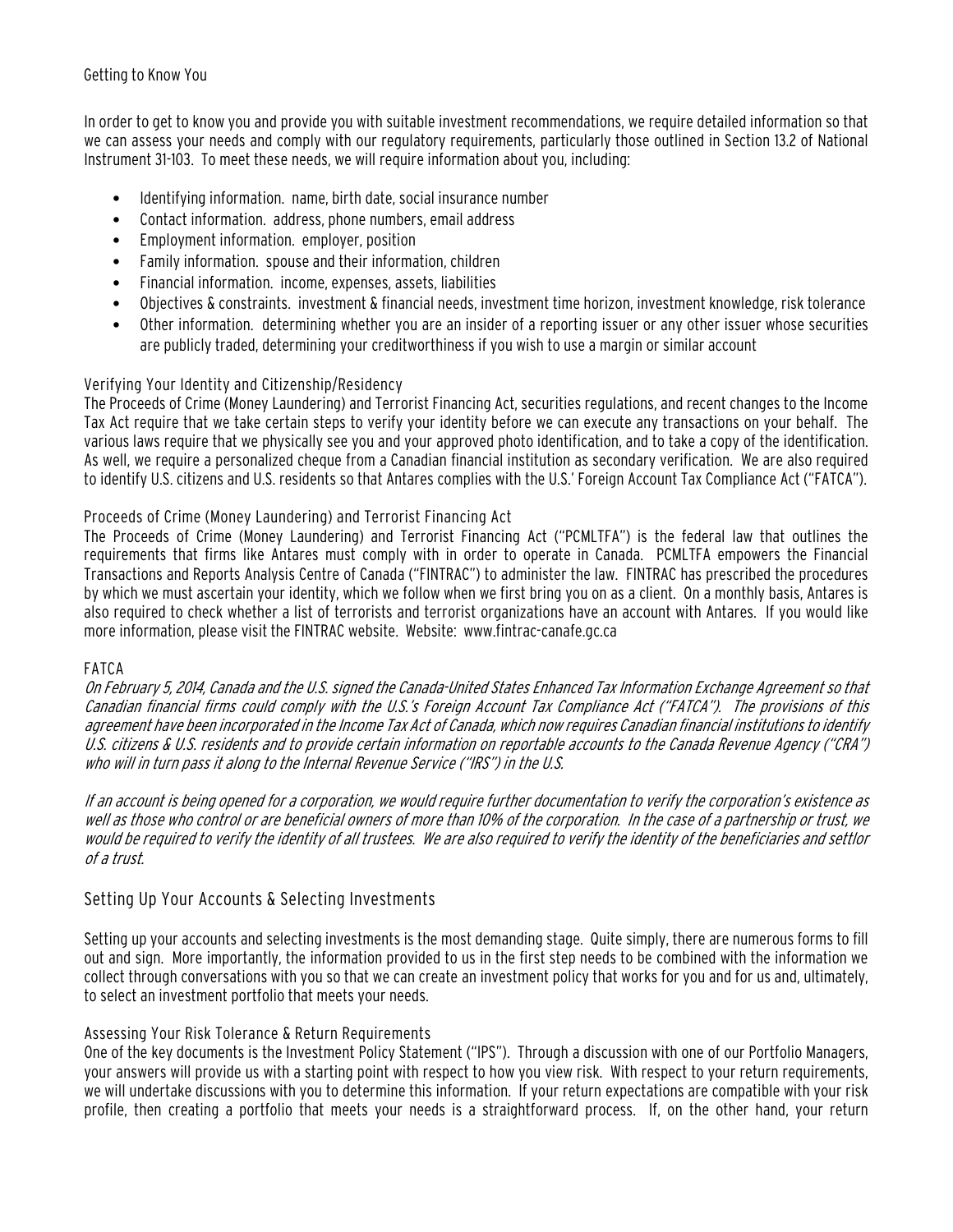expectations are not compatible with your risk profile, further discussions would be required so that these issues can be resolved before we move to the next step. It is possible that you and Antares may not be able to agree upon the compatibility of your return requirements with your risk tolerance and, in this situation, we may recommend that you seek out the services of another portfolio manager.

#### Select the Appropriate Investment Mandate

After assessing your risk tolerance, return requirements, time horizon, financial situation, and other factors, an appropriate investment mandate will be selected and recommended to you. This mandate will be applicable to a single account, or it may be applicable to a group of accounts. If the investment mandate is applicable to a group of accounts, investments ultimately used in each individual account may not appear to reflect your investment mandate; however, when the group of accounts are viewed, the investments would reflect the appropriate investment mandate. For example, this may occur in order to improve the overall tax efficiency of a portfolio; if one had an RRSP and a cash account, it is generally considered best practice to place the incomegenerating investments in the RRSP and those that generate capital gains in the cash account.

#### Getting Your Accounts Set Up

Once an appropriate investment mandate has been selected, all the required forms can be generated and signed so that the selected custodian can start the process of setting up your accounts. Antares will also finalize your Investment Policy Statement and Portfolio Management Agreement for you to sign. This document contains all the information specific to managing your account.

#### Make the Initial Transactions

As mentioned earlier, Antares manages money by using standardized model portfolios developed by our Investment Committee. Based on your recommended investment mandate, Antares will select a model portfolio best suited to your needs and preferences. In order to achieve the allocation of the model portfolio, various securities will need to be bought and sold. Under securities law, Antares has an obligation to assess whether the purchase or sale of an investment is suitable for you prior to executing the transaction. We do this by assessing the investment relative to your objectives, your risk tolerance, the composition of the model portfolio, and other factors. When new clients transfer their portfolios from another investment firm, we will usually liquidate all securities and invest the proceeds in the appropriate SMA. Occasionally we may retain, at a client's request, certain investments in order to properly manage taxes or redemption fees.

### Ongoing Account Maintenance

Maintaining your accounts so that they meet your needs requires that both you and Antares work together. You need to let us know if your personal situation changes in any way that may affect your investment objectives or risk tolerance. Similarly, we need to regularly monitor the asset classes and investments used in your portfolio to ensure that they continue to meet your needs. Together, these actions will help ensure that a successful investment relationship endures.

#### If Your Situation Changes

If something important changes in your life, you need to let us know so that we can continue to manage your assets in a manner that is appropriate and suitable for your particular circumstances. In addition, Canadian securities laws require us to obtain this information from you and to update it from time to time to ensure that our knowledge of your circumstances remains current. Changes you should notify us about include:

- A change in your marital status,
- A change of address,
- A change in your financial goals or personal obligations,
- An event that has had a significant impact on your financial, professional, or personal situation, and
- A change in your status as an insider or as a significant shareholder of a company whose shares are traded on an exchange or on the over-the-counter market.

If the changes are determined to be significant, your IPS, or other documents, may need to be updated to ensure it remains current. As well, changes may need to be made to your portfolio to ensure that it meets your new requirements.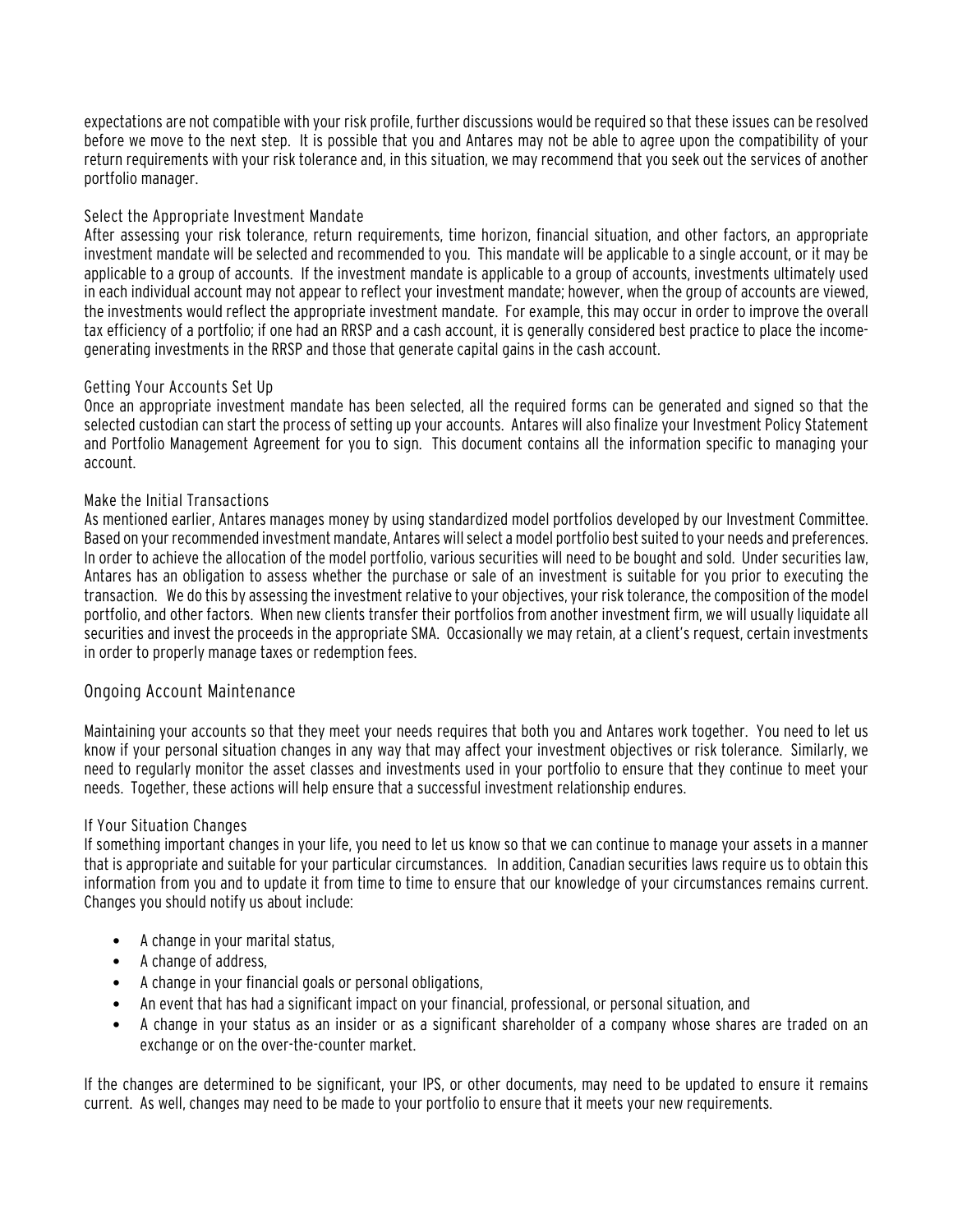#### Managing Your Portfolio

After your model portfolio has been selected and implemented, it will be monitored regularly, and adjusted, if necessary, to ensure that it continues to meet your needs. This process is as follows:

- Antares' team of portfolio managers meets regularly to analyze individual investments and market conditions to determine appropriate holdings for the objectives of each of the investment models that we use for our clients.
- If the team has made changes to the investment models, these changes will be applied to the individual client SMA accounts as required. These changes would appear as transactions in your account.
- Changes may also be made to your account even if the portfolio management team has not changed the model portfolios. The value of your investments may change such that the percentage allocation to an investment may drift away from its target weighting over time. In this situation, your portfolio may be rebalanced to bring the allocations back in line with the model. We do allow the percentage allocation of an asset class or investment to deviate within a range around the target allocation so that rebalancing transactions do not occur frequently. We may also perform rebalancing at other times simply to ensure that it stays as close to its model as possible.

#### Trusted Contact Person

By choosing to provide information about a trusted contact person, you authorize Antares to contact the trusted contact person and disclose information about your accounts to that person in the following circumstances:

- i. possible financial exploitation of yourself;
- ii. concerns about your mental capacity as it relates to your financial decision making or lack of decision making;
- iii. the name and contact information of any of the following:
	- a. a legal guardian of yourself,
	- b. an executor of an estate under which you are a beneficiary;
	- c. a trustee of a trust under which you are a beneficiary, or
	- d. any other personal or legal representative of yourself; or
- iv. your current contact information.

#### Temporary Holds

A temporary hold means a hold that is place by Antares on the purchase or sale of a security on your behalf or on the withdrawal or transfer of cash or securities from your account.

Antares will only place a temporary hold on your accounts if we have reasonable believe that:

- a) You are a vulnerable client;
- b) You have been financial exploited, financial exploitation is occurring, has or will be attempted; or
- c) We reasonably believe that you do not have the mental capacity to make decisions involving financial matters.

Should a temporary hold be placed on your accounts, we will provide you notice of the temporary hold and the reasons for the temporary hold as soon as possible. We will continue to review the relevant facts on an ongoing basis to determine if continuing the temporary hold is appropriate. Within 30-days of placing the temporary hold, and until the hold is revoked, we will update you on a monthly basis to keep you informed of our decision to continue the temporary hold and the rationale for that decision.

#### Liquidity of Investment Holdings

The securities held in your account are generally highly liquid and trade on recognized exchanges. These securities can usually be purchased and sold on the day an order is entered; with settlement of the trade occurring in two business days.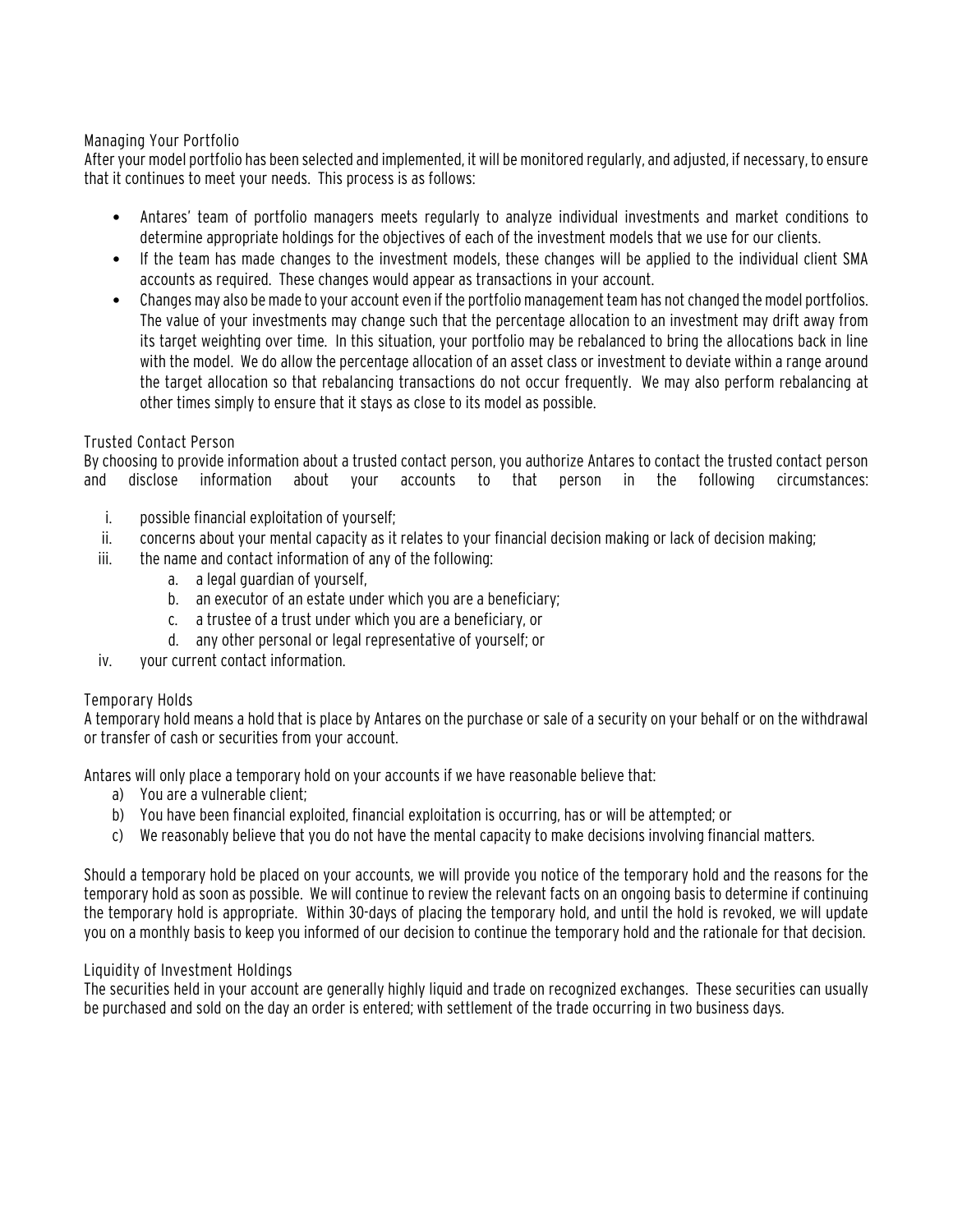#### Reporting

Antares provides our ongoing documentation via mail (or electronically – as applicable and available). Antares will deliver the following documents on an ongoing basis:

- Quarterly Performance Reports and Statements,
- Annually Performance Reports and Statements,
- Annually Fees and Charges Reports,
- Annually Tax slips,
- As Required Other reports or notifications.

Our custodians have similar reporting requirementsto Antares. As such, they will provide the following documents on an ongoing basis:

- Monthly Statements if a transaction occurred within the month,
- Quarterly Statements,
- Annually Tax slips,
- As Required Other reports or notifications.

Clients may also elect to receive these documents in electronic format. If electronic delivery is your preferred method of delivery, Antares will have you sign an electronic delivery consent form in order to do so.

# Compensation, Fees and Charges

Compensation Received by Antares

Antares may receive compensation from one or more of the following sources:

Investment Management Fees for Your Accounts

Investment management fees for your account will be charged in arrears directly to your account once per month or quarter. A description of the investment management fees applicable to your account will be contained in your Account Opening Documents.

Investment management fees are normally based on the prior month or quarter's ending asset value in eligible investments in your account. For the periods when your account is opened or closed, the investment management fee will be charged on a prorata basis for the proportion of days in the period the account was open.

Other investments in your account, such as GICs and other securities (as determined), will not be included when calculating the investment management fee.

For the purpose of determining the rate payable, total household eligible investments may be used to take advantage of declining rates for larger aggregate eligible investment sizes. Accounts that can be householded together include the following:

- your accounts,
- the accounts of your spouse,
- the accounts of any children living with you,
- corporate accounts where you or your spouse are the beneficial owners,
- trust accounts where you, your spouse or your dependent children are the beneficial owners, or
- as you and Antares may agree.

Each account is responsible to pay its own fee and we will debit the fees from each of your accounts.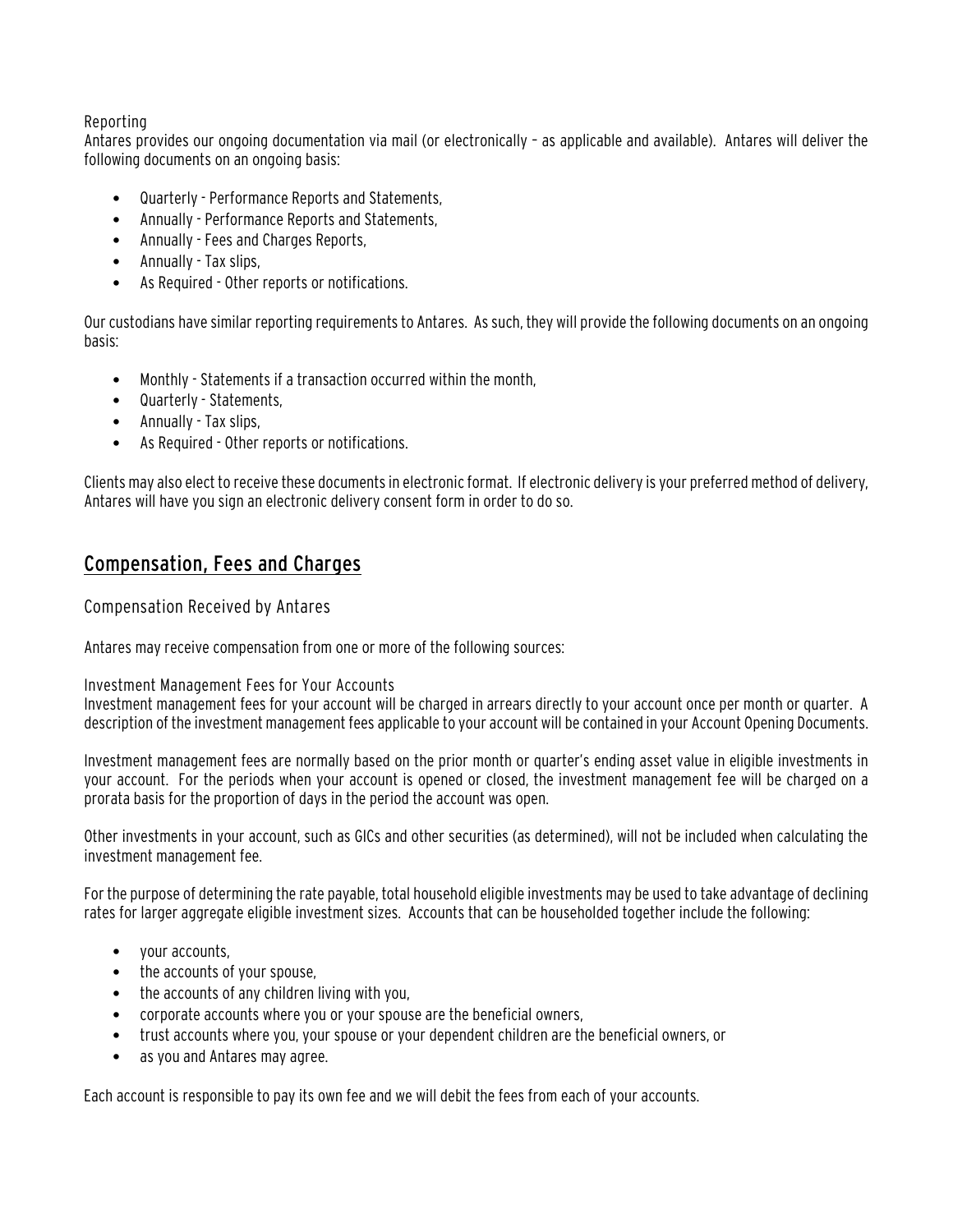All investment management fees are subject to applicable taxes.

#### Impact of Fees on Investment Returns

Ongoing fees can reduce the value of your investment portfolio. This is particularly true over time as not only is your investment balance reduced by the fee, but you also lose on any return you would have earned on that fee. Over time, even ongoing fees that are small can have an impact on the value of your investment portfolio. This can include the management fees charged at the account level along with any embedded fees within investment vehicles such as third-party mutual funds, exchange traded funds, or pooled funds.

#### Account & Transaction Charges

#### Transaction Charges

Being invested in an SMA, transaction charges for the purchase and sales of securities may be charged to your account. These charges are included in the purchase and sale price of the security when bought or sold (as part of the book cost). A description of the transaction charges (if any) applicable to your account will be contained in your Account Opening Documents.

#### Mutual Fund Trailer Fees/Commissions

Some mutual funds and third-party pooled funds pay the advisor trailing fees/commissions. If your investment account holds mutual funds or third-party pooled funds that pay a trailing fee/commission, those fees are collected by Antares. 100% of those fees are remitted to your referring advisor.

#### Fair Allocation of Orders

Transactions for each client account generally will be effected independently, unless Antares decides to purchase or sell the same securities for several clients at approximately the same time. Antares may combine or "block" such orders to obtain best execution, to negotiate more favorable commission rates or to allocate equitably, among Antares's clients, differences in prices and commissions or other transaction costs that might have been obtained had such orders been placed independently. Antares will treat all its clients fairly with respect to investment opportunities presented. Depending on the nature of the security and the client's specific investment policy statement, all clients will be given equal opportunity to participate in investment purchases or sales. Antares will not include proprietary, employee and/or other personal accounts with block trades. Generally, Antares will not participate in Initial Public Offerings, in such cases that Antares does, allocations will be based upon asset size and target weighting.

#### Execution of Brokerage Transactions:

Antares will arrange for the execution of securities brokerage transactions for the Assets through broker-dealers that Antares reasonably believes will provide "best execution". In seeking best execution, the determinative factor is not the lowest possible commission cost but whether the transaction represents the best qualitative execution, taking into consideration the full range of a broker-dealer's services including the value of research provided, execution capability, commission rates and responsiveness. Antares does not enter into "soft dollar" arrangements with investment dealers or brokers.

#### Soft Dollars

Antares is provided research from the dealers with whom we place trades for client accounts. This research may be a factor used in determining dealers through whom Antares will place trades. Antares reviews each trade to

determine, among other things, whether Antares's clients received reasonable benefit considering the applicable research, if any is received, and the amount of brokerage commissions paid.

Typically, there are 3 factors in the decision to trade with a specific dealer and is determined on the basis of:

- i. best execution;
- ii. did the research assist in decision making of the investment; and
- iii. has Antares traded with the dealer yet in the calendar year.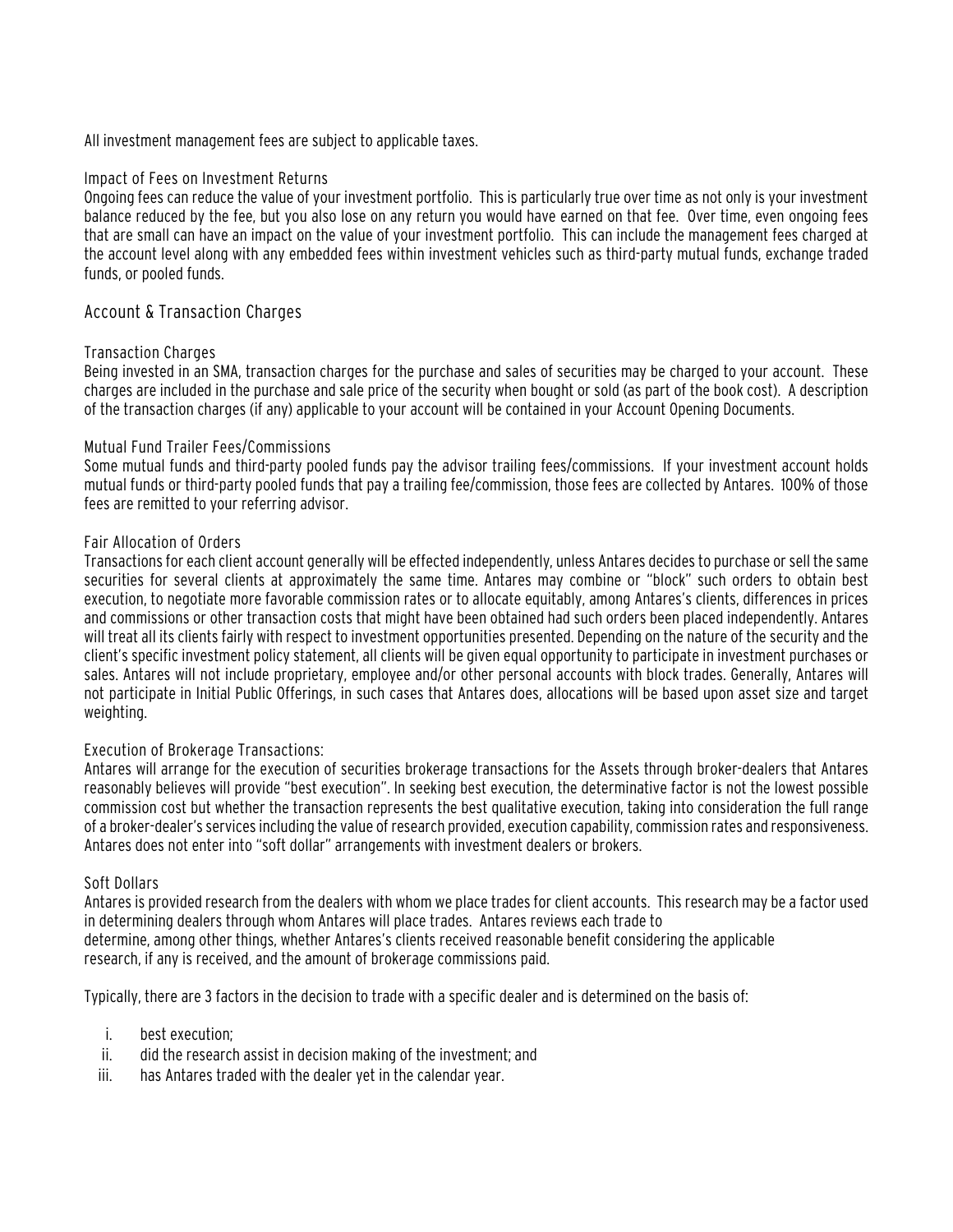Antares will make initial disclosures to its clients as contained in client account opening documents, and then will provide annual disclosure. Included in these disclosures are:

- i. description of the process in selecting a dealer for security transactions, including whether receiving
- ii. goods and services as a factor;
- iii. description of the nature of arrangements under which order execution and research goods and
- iv. services might be provided;
- v. list of each type of good or service that might be provided; and
- vi. a description of the method by which the good faith determination is made of the reasonable benefit.

### Gifts & Entertainment

Gifts and services received by Antares from brokers or other service providers, or vendors shall be kept within reasonable limits and shall never influence any type of decision making in respect of portfolio management or trading. Gifts with value in excess of \$250.00, singly or cumulatively, in any one year from any one supplier shall be disclosed to the Chief Compliance Officer ("CCO") and may be returned to the supplier. This section does not prohibit ordinary and usual business entertainment provided that it is not so frequent or excessive so as to raise any questions as to propriety. Approval of such entertainment shall be obtained in advance from the CCO, unless the CCO has issued standing instructions regarding business entertainment.

# Investment Risks

### Introduction

Before making any investment decision, you should assess its risks and rewards and how this relates to your investment goals, your level of risk tolerance, your level of knowledge, and any other relevant factors. As your portfolio manager, we make investment decisions on your behalf in accordance with your IPS. These investment decisions are subject to a variety of risks which we endeavor to minimize. Also keep in mind that not all risks are of equal importance and may not even be applicable to you or your investments.

The most important thing to understand is that your portfolio is not guaranteed and that you could lose all or part of your investment. Your portfolio is not covered by the Canada Deposit Insurance Corporation ("CDIC") or any other government deposit insurer. However, some investments in your portfolio (i.e.: GICs) may be covered by such insurance programs. Investment risk varies depending on the type of investment. There is usually a direct relationship between the amount of risk associated with an investment and its expected return. Generally speaking, if an investment or investment strategy appears that it will earn a high return, it is probably a good idea to assume that it comes with a high degree of risk. You could end up losing your money, so it is always prudent to be cautious, do your research, and ask a lot of questions before making any investment decision.

As mentioned earlier, not all risks are of equal importance and may not even be applicable to you or your investments. The following is simply a list of investment risks that are often encountered by all investors. Antares strives to minimize or mitigate risks when managing your portfolio. If you have any concerns about any of the risks listed, please contact your adviser.

### General Investment Risks

The following is a list of main risks which affect all investors as well as the investment strategies which may be used by Antares.

### Borrowing Money to Buy Securities (Leveraging)

Securities may be purchased using available cash, or a combination of cash and borrowed money. If cash is used to pay for the purchase in full, the percentage gain or loss will equal the percentage increase or decrease in the value of the securities. The purchase of securities using borrowed money magnifies the gain or loss on the cash invested. This effect is called leveraging.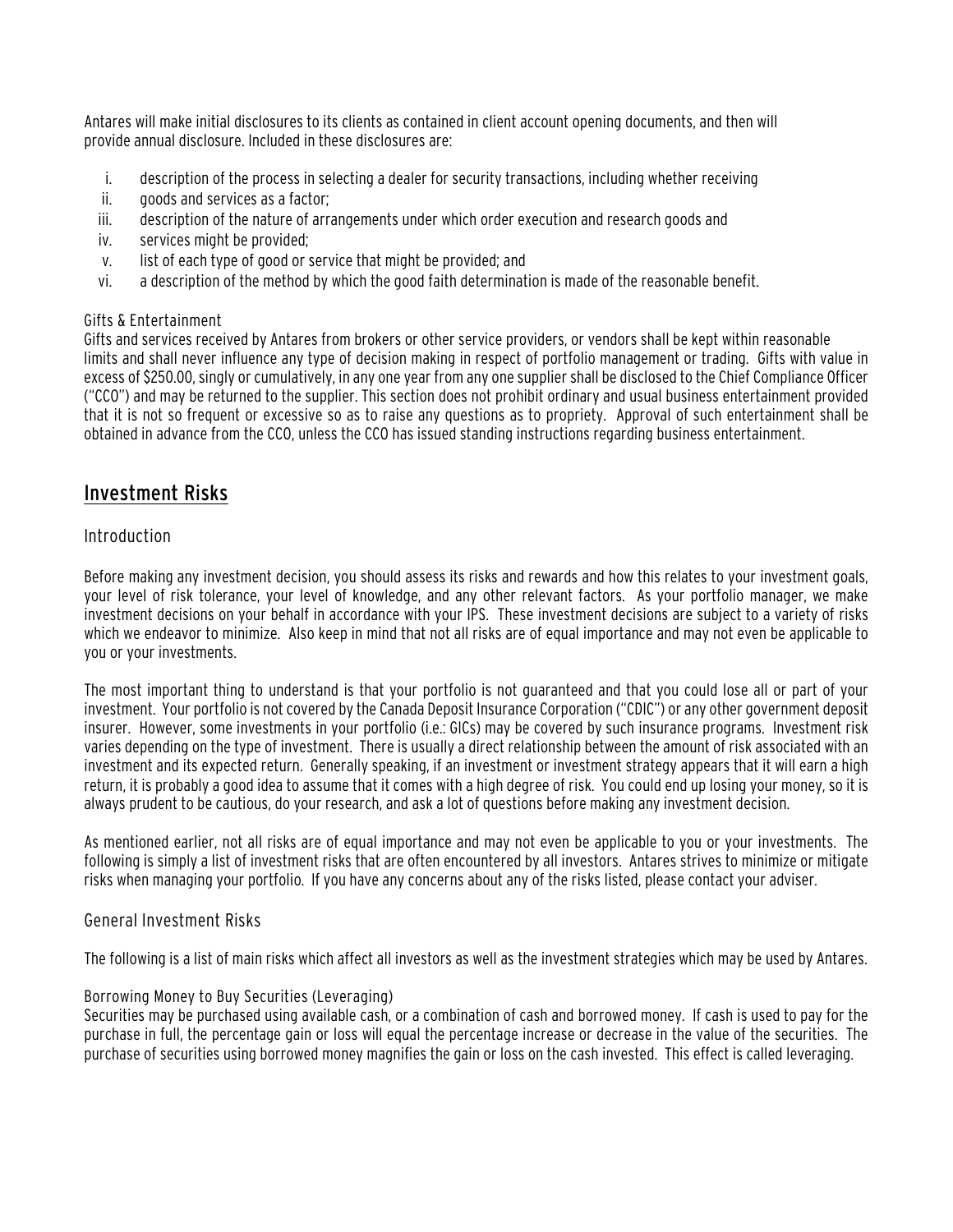For example, if \$100,000 of individual securities are purchased and paid for with \$25,000 from available cash and \$75,000 from borrowings, and the value of the portfolio declines by 10% to \$90,000, your equity interest (the difference between the value of the securities and the amount borrowed) has declined by 40%, for example from \$25,000 to \$15,000.

It is important that an investor proposing to borrow for the purchase of securities be aware that a purchase with borrowed monies involves greater risk than a purchase using cash resources only.

To what extent a purchase using borrowed monies involves undue risk is a determination to be made by each purchaser and will vary depending on the circumstances of the purchaser and the securities purchased.

It is also important that the investor be aware of the terms of a loan secured by securities. The lender may require that the amount outstanding on the loan not rise above an agreed percentage of the market value of the securities. Should this occur, the borrower must pay down the loan or sell the securities so as to return the loan to the agreed percentage relationship. In our example above, the lender may require that the loan not exceed 75% of the market value of the individual securities in the portfolio.

On a decline of value of the portfolio to \$90,000 the borrower must reduce the loan to \$67,500 (75% of \$90,000). If the borrower does not have cash available, the borrower must sell securities at a loss to provide money to reduce the loan. Money is, of course, also required to pay interest on the loan. Under these circumstances, investors who use borrowed funds to purchase their investment are advised to have adequate financial resources available both to pay interest and also to reduce the loan if the borrowing arrangements require such a payment.

#### Liquidity

Liquidity refers to the speed and ease with which an investment may be sold and converted into cash. The sale of an investment may be subject to delays and additional costs and may be possible only at substantial discounts that could materially and adversely affect the amount of gain or loss you may realize.

#### Lack of Diversification

A portfolio is said to lack diversification if it invests a large proportion of its assets in a single issuer, in a single asset class, in a single sector, or in a single geographic area. When a portfolio is not diversified, it could experience greater volatility and will more likely be affected by changes in the market value of these securities.

#### Market Risk

General market risk is the risk that investments, particularly equity investments, may go up or down in value and in some cases, abruptly. All investments are subject to general market risk which in turn is driven by market sentiment, corporate developments, economic factors, changes in interest rates, changes in the level of inflation, political/governmental influence, natural disasters, and other shocks that may affect the securities marketplace in general.

#### Interest Rate

The values of fixed income securities, such as bonds, debentures, or mortgages, are affected by changes in interest rates. Generally, the value of these securities increases if interest rates fall and decreases if interest rates rise.

#### Credit Risk

Investments in bonds, mortgages, or other fixed income securities bear the risk that the borrower may not be able to pay interest or principal when due. This is known as credit risk. The value of fixed income and debt securities depends, in part, on the perceived ability of the government, company or individual that issued the securities to pay the interest and to repay the original investments. Securities issued by those governments, companies, or individuals that have low credit ratings are considered to have a higher credit risk than securities issued by those that have high credit ratings.

#### Smaller Capitalization Companies

The earnings and share prices of smaller and less well-established companies tend to be more volatile and the markets for the shares tend to be less liquid, with resulting higher risk of loss, when compared to investments in larger and more established companies.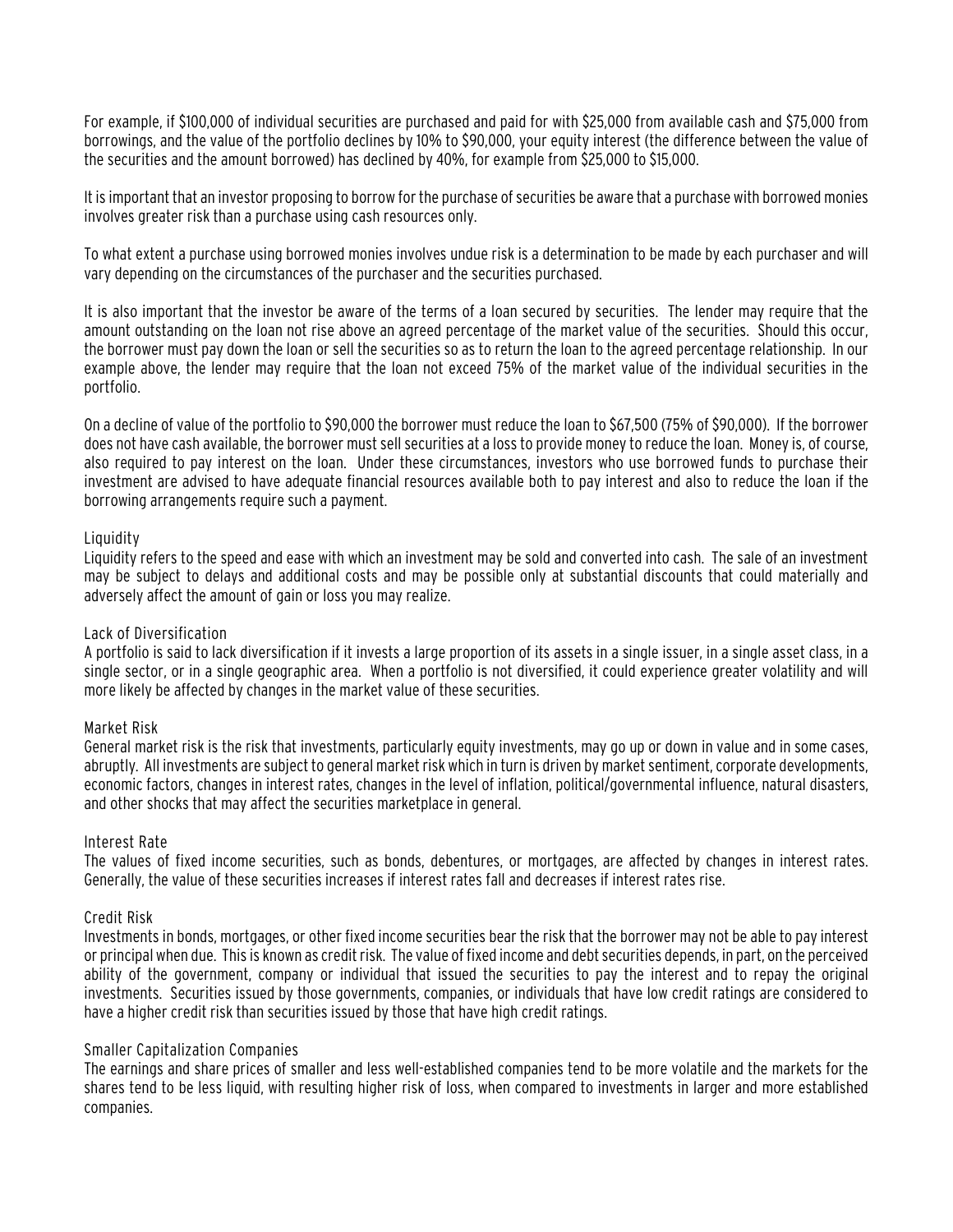#### Portfolio Turnover

Accounts may be subject to a high annual portfolio turnover rate as a result of ongoing portfolio management. A high rate of portfolio turnover involves correspondingly greater expenses than a lower rate and, everything else being equal, would lower returns.

#### Currency Risk

The value of investments denominated in a currency other than Canadian dollars is affected by changes in the value of the Canadian dollar in relation to the value of the currency in which the investment is denominated. When the value of the Canadian dollar falls in relation to foreign currencies, then the value of foreign investments rises. When the value of the Canadian dollar rises, the value of foreign investments falls.

#### Foreign Investments

The risk of loss on foreign investments may be greater than risks associated with Canadian investments as there is often less information available about foreign companies than about domestic companies due to the fact that many foreign companies are not subject to the uniform and extensive accounting, auditing and financial reporting standards and practices, government supervision and regulation and other disclosure requirements which apply to companies in Canada. Additionally, foreign investments may be subject to foreign investment and exchange control laws, foreign withholding taxes, or the risk of possible expropriation or imposition of confiscatory taxation. In addition, foreign stock markets may be less liquid and more volatile than the Canadian stock markets, trade and settlement practices are often not as developed and corporate actions are often not as controlled. Any foreign investments will have risks associated with changes in foreign exchange rates, possible restrictions on the repatriation of funds or dividends, and there may be difficulty in enforcing any legal rights against such foreign investments.

#### Counterparty Risk

Some investments may enter into customized financial instrument transactions which would be subject to the risk of credit failure or the inability of or refusal by the counterparty to perform with respect to such customized financial instrument transactions, which could subject the investment to substantial losses.

# Conflicts of Interest & Other Relationships

In the course of providing products and services to you, there will be situations where a conflict of interest arises between our interests and yours. We believe it is important that you are fully informed regarding these conflicts. As well, Canadian securities laws require us to take reasonable steps to identify and respond to existing and potential material conflicts of interest, and in certain circumstances, to provide you with certain information regarding these conflicts. We may also be required to obtain your prior consent before we engage in certain types of transactions. This link below contains important information regarding certain conflicts of interest that we have identified and clarifies other relationships. Please read it carefully.

[https://antaresinvestment.ca/wp-content/uploads/Antares-Investment-Management-Inc.-Conflicts-of-Interest-Disclosure-](https://antaresinvestment.ca/wp-content/uploads/Antares-Investment-Management-Inc.-Conflicts-of-Interest-Disclosure-Statement.pdf)[Statement.pdf](https://antaresinvestment.ca/wp-content/uploads/Antares-Investment-Management-Inc.-Conflicts-of-Interest-Disclosure-Statement.pdf)

# Concerns or Complaints

We hope that you never have a concern or complaint about the services you have received from Antares, however there may be times when such a situation may arise. The following is a summary of the process we have designed so that any concern or complaint is addressed quickly and effectively.

Step 1: Talk to your advisor

Most concerns or complaints can be resolved simply by talking to your adviser and obtaining more information.

Step 2: Contact the Chief Compliance Officer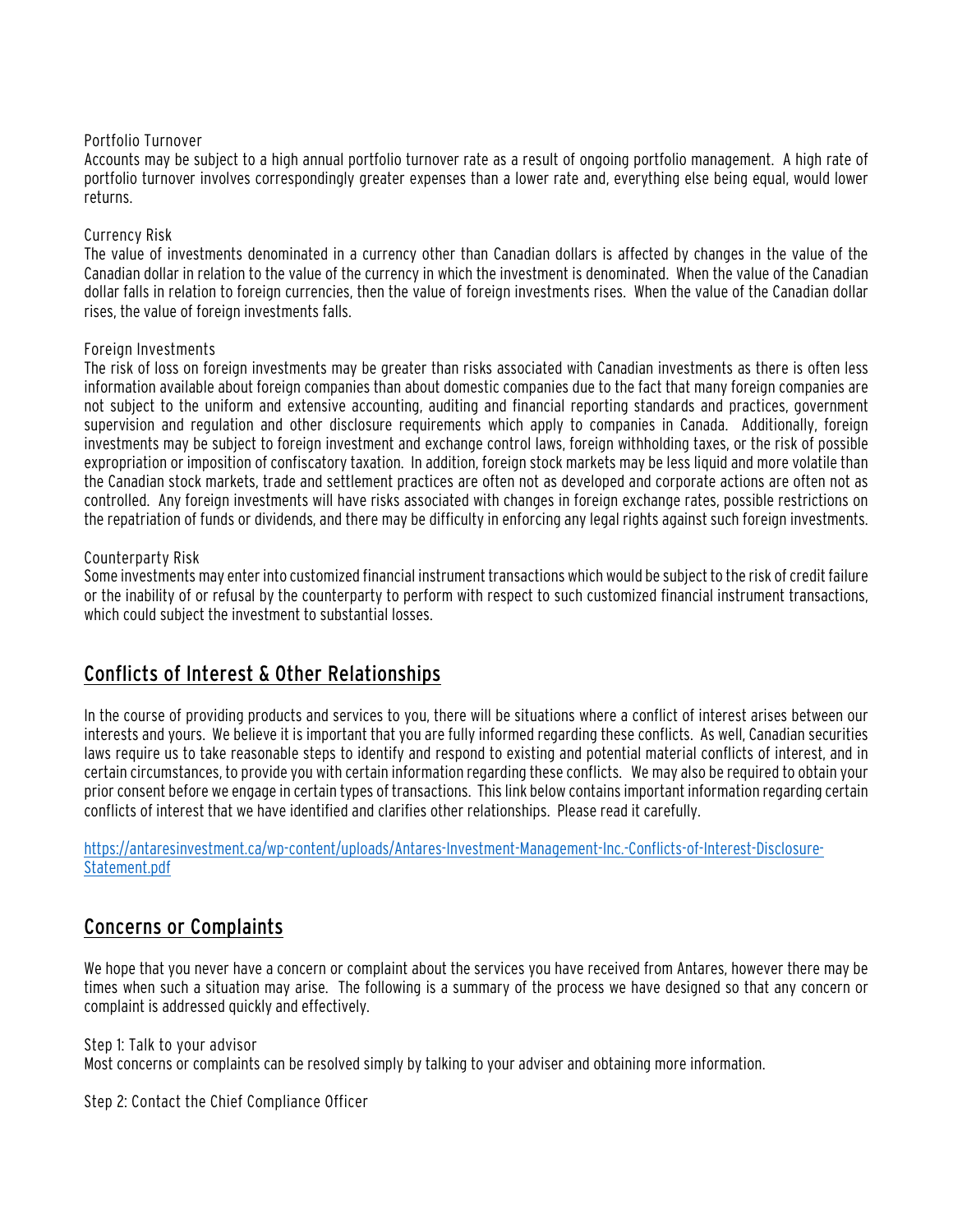If your concern or complaint cannot be resolved to your satisfaction, please contact Antares's Chief Compliance Officer and outline what went wrong, when it happened, and what you expect (ie: your money back, an apology, account correction). All complaints must be made in writing and sent to the following address:

Antares Investment Management, Inc. 814-1661 Portage Avenue Winnipeg, Manitoba, Canada R3J 3T7 Attention: Chief Compliance Officer

#### Or via email at [info@antaresinvestment.ca](mailto:info@antaresinvestment.ca)

We will acknowledge your complaint in writing within five business days of receiving it, and we may ask you to provide clarification or more information to help us resolve your complaint and will advise you as to the availability of OBSI (below). Normally we will provide our decision in writing within 90 days of receiving your complaint. The decision will include a summary of the complaint, the results of our investigation, our decision to make an offer to resolve the complaint or deny it, and an explanation of our decision. If we cannot provide you with our decision within 90 days, we will inform you of the delay, explain why our decision is delayed, and give you a new date for our decision.

#### Step 3: Utilize the Ombudsman for Banking Services and Investments ("OBSI")

If we have been unable to reach a satisfactory resolution to your issue or if we do not provide you with our decision within 90 days after you made your complaint, you may be eligible for the OBSI's free and independent dispute resolution service. The OBSI's service is available to clients of Antares, and they can recommend compensation of up to \$350,000. Using the OBSI's service does not restrict your ability to take a complaint to a dispute resolution service of your choosing at your own expense, or to bring an action in court. Keep in mind there are time limits for taking legal action.

You have the right to use the OBSI's service if your complaint relates to a trading or advising activity of our firm or by one of our representatives, if you brought your complaint to us within 6 years from the time that you first knew, or ought to have known, about the event that caused the complaint, and if you file your complaint with the OBSI within their prescribed time limits. These time limits are as follows: if we do not provide you with our decision within 90 days, you can take your complaint to the OBSI any time after the 90-day period has ended, or if you are not satisfied with our decision, you have up to 180 days after we provide you with our decision to take your complaint to the OBSI.

Should you wish to file a complaint with the OBSI, you can do so by calling them at 1-888-451-4519 or by emailing them at ombudsman@obsi.ca. Once the process has been started, the OBSI will investigate and provide its recommendations. The OBSI works confidentially and in an informal manner. It is not like going to court, and you do not need a lawyer. During its investigation, the OBSI may interview you and representatives of Antares, and we are required to cooperate in the OBSI's investigations. Once the OBSI has completed its investigation, it will provide its non-binding recommendations to you and to us. The OBSI can recommend compensation of up to \$350,000. If your claim is higher, you will have to agree to that limit on any compensation you seek through the OBSI. If you want to recover more than \$350,000, you may want to consider another option, such as legal action, to resolve your complaint. For more information about the OBSI, please visit their website a[t www.obsi.ca.](http://www.obsi.ca/)

#### Help us resolve your complaint sooner

To resolve your complaint quickly, make your complaint as soon as possible, reply promptly if we ask you for more information, and Keep copies of all relevant documents, such as letters, emails, and notes of conversations with us.

#### Are you a resident of Québec?

The services of the OBSI are not available to residents of Québec, but you may consider the free mediation service offered by the Autorité des marchés financiers.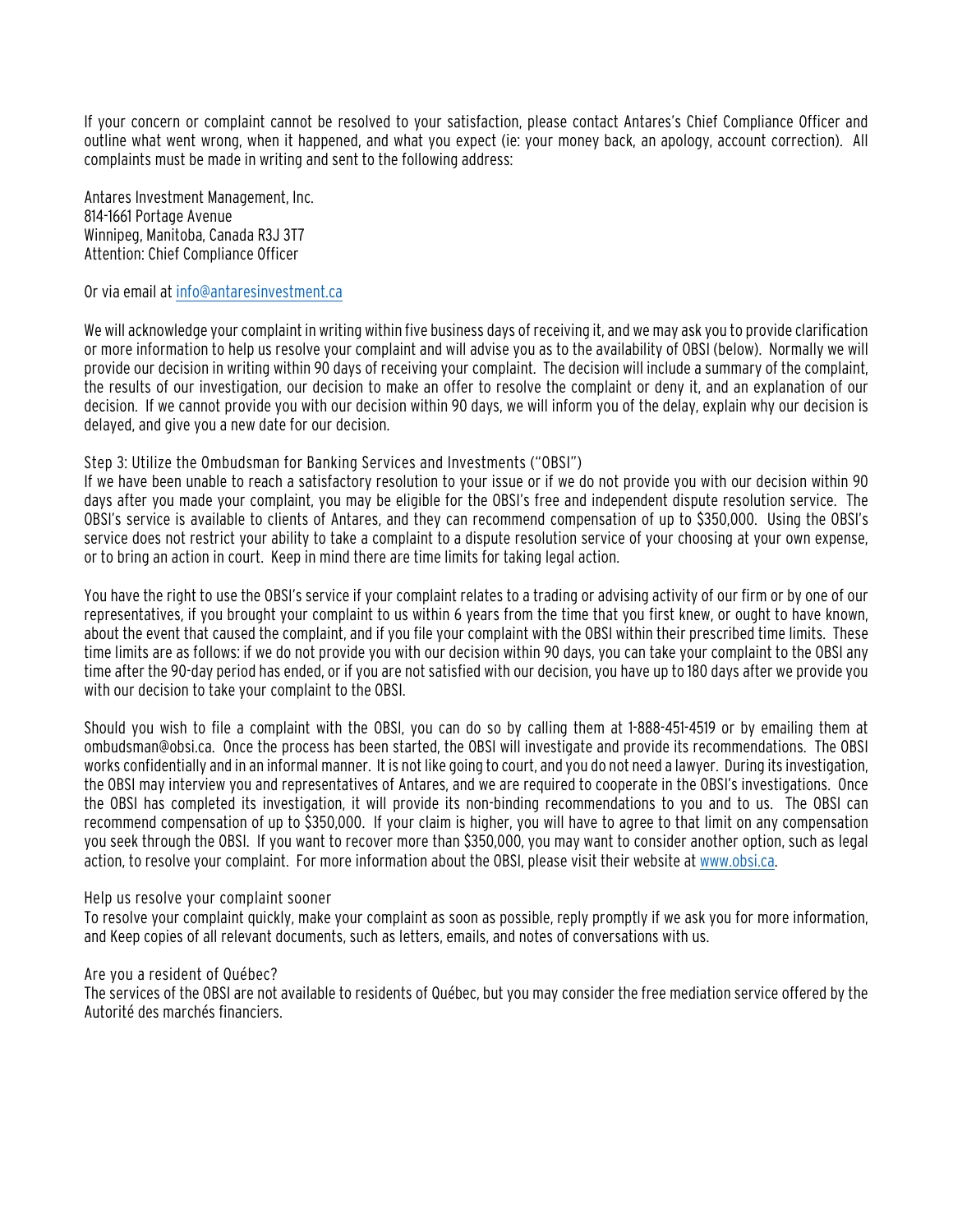#### A word about legal advice

You always have the right to go to a lawyer or seek other ways of resolving your dispute at any time. A lawyer can advise you of your options. There are time limits for taking legal action so delays could limit your options and legal rights later on.

#### Information OBSI needs to help you

The OBSI can help you best if you promptly provide all relevant information, including: your name and contact information, Antares's name and contact information, the names and contact information of any of our representatives who have been involved in your complaint, details of your complaint, and all relevant documents, including any correspondence and notes of discussions with us

# Privacy Policy

Antares is committed to protecting your privacy and maintaining the confidentiality of your personal, business, and financial information. This commitment is fundamental to the way we do business and is reflected in our privacy policies. Antares is responsible for the personal information of its clients that it collects or that is under its control. Antares has appointed a Privacy Officer who is responsible for overall privacy governance. The Privacy Officer may be contacted at the address set out at the end of this Privacy Policy. Antares is committed to protecting your privacy and maintaining the confidentiality of your personal, business, and financial information. This commitment is fundamental to the way we do business and is reflected in our privacy policies. Antares is responsible for the personal information of its clients that it collects or that is under its control. Antares has appointed a Privacy Officer who is responsible for overall privacy governance. The Privacy Officer may be contacted at the address set out at the end of this Privacy Policy.

#### What is personal information?

Personal information means any information about an identifiable individual, including information such as your home address, phone number, date of birth, age, marital status, religious affiliation, employment history, social insurance number and credit history.

#### What personal information do we collect?

Antares collects your personal information for the purpose of establishing and servicing your account(s). The majority of your personal information is collected directly from you at the time your account is opened at Antares. Antares shall only collect the personal information of its clients that is necessary for the purposes that have been previously identified to the client. Information essential for fulfilling most financial requests and applications includes:

- Information establishing your identity, such as your name, address, phone number, occupation, title, business phone number, email address, date of birth, social insurance number, citizenship, country of residence and account numbers. Antares is required by law to verify your identity for purposes relating to the prevention of money laundering.
- Information related to transactions arising from your relationship with and through us, and from other financial institutions.
- Information you provide on an application for the provision of our products and services, such as your annual income, net worth, place of employment, marital status, number of dependents, investments, account balance, financial liabilities, transaction history, and banking information. Antares is required by law to record your banking information for purposes relating to the prevention of money laundering.
- Information about financial behavior such as your payment history and credit worthiness. In the event that your credit history is obtained, Antares may collect personal information directly from a credit reporting agency.
- Information about your health may be collected for insurance products and services.
- Information pertaining to business clients will include your business name, business number, address, phone number, email address, industry type, financial status and detail(s) on the owner(s), operator(s), and director(s).
- Additional information may be requested to help us determine your eligibility for products and services that we offer.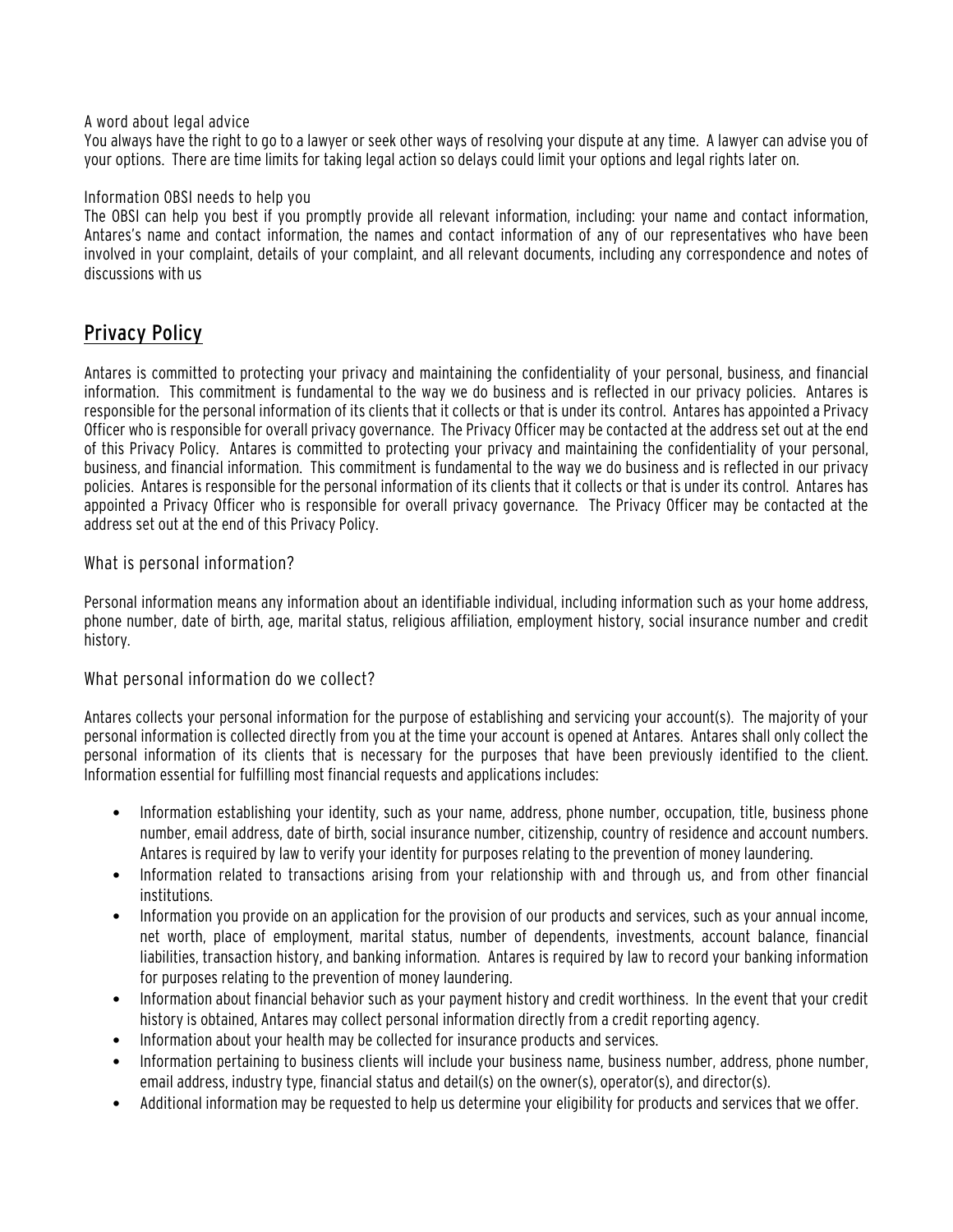• Other information may occasionally be collected from a third party or relating to a third party, such as information from the executor of an estate or the name and address of your beneficiary.

Providing us with your information is always your choice. However, in dealings involving insurance and related financial services, your decision to withhold particular details may limit or prevent us from providing the products or services you have asked for. It may also make it difficult or impossible for us to advise you or suggest appropriate alternatives.

How do we use your personal information?

We use your personal and financial information for the purposes communicated to you in your agreement(s) with us, for example to:

- Verify your identity.
- Understand your financial situation and determine the suitability of products and services we offer.
- Provide you with the financial products and services requested.
- Execute your transactions.
- Establish and administer your account(s), which involves determining, maintaining, recording, and storing account holdings and transaction information in your client record.
- Provide you with account statements, financial statements, tax receipts, proxy mailings, transaction confirmations and other information which may be requested or needed to service your account(s).
- Communicate to you any benefit, feature and other information about products and services you have with us.
- Ensuring the information in our records is accurate.
- Verifying previously given information when necessary.
- Respond to any special needs or inquiries you may have.
- Manage our risks and operations.
- Meet our regulatory and legal requirements.

Antares will not sell your personal information. Sensitive information such as health records will never, under any circumstances, be shared or used for a purpose other than that of the original intent. We may use your information internally for general research in an effort to enhance our service and product offerings. We may communicate with you through various channels including telephone, computer or mail using the contact information you have provided. With your consent, we may use your information to promote our products and services and that of third parties we select, which we believe will be of interest to you.

If for any reason your information is required to fulfill a different purpose than that of your original intent, we will ask for your consent before we proceed.

#### Who is your personal information shared with?

#### Our Employees

All employees of Antares are bound under the policies and procedures of Antares to maintain the confidentiality of your personal information and are available to address any questions or concerns you may have. Access to your information is restricted to authorized employees who have a legitimate business purpose for accessing it. Unauthorized access to and/or disclosure of client information by an employee of Antares is strictly prohibited. All employees are required to maintain the confidentiality of client information at all times.

#### Outside Service Providers

Antares uses third-party service providers to perform services on our behalf such as custody of client accounts, client reporting and recordkeeping, and email and electronic document storage. Our service providers may at times be responsible for processing or handling personal information and are provided only the information necessary to perform the services. At times we may use third parties outside of Canada, including in the United States, to perform services for us involving some of your personal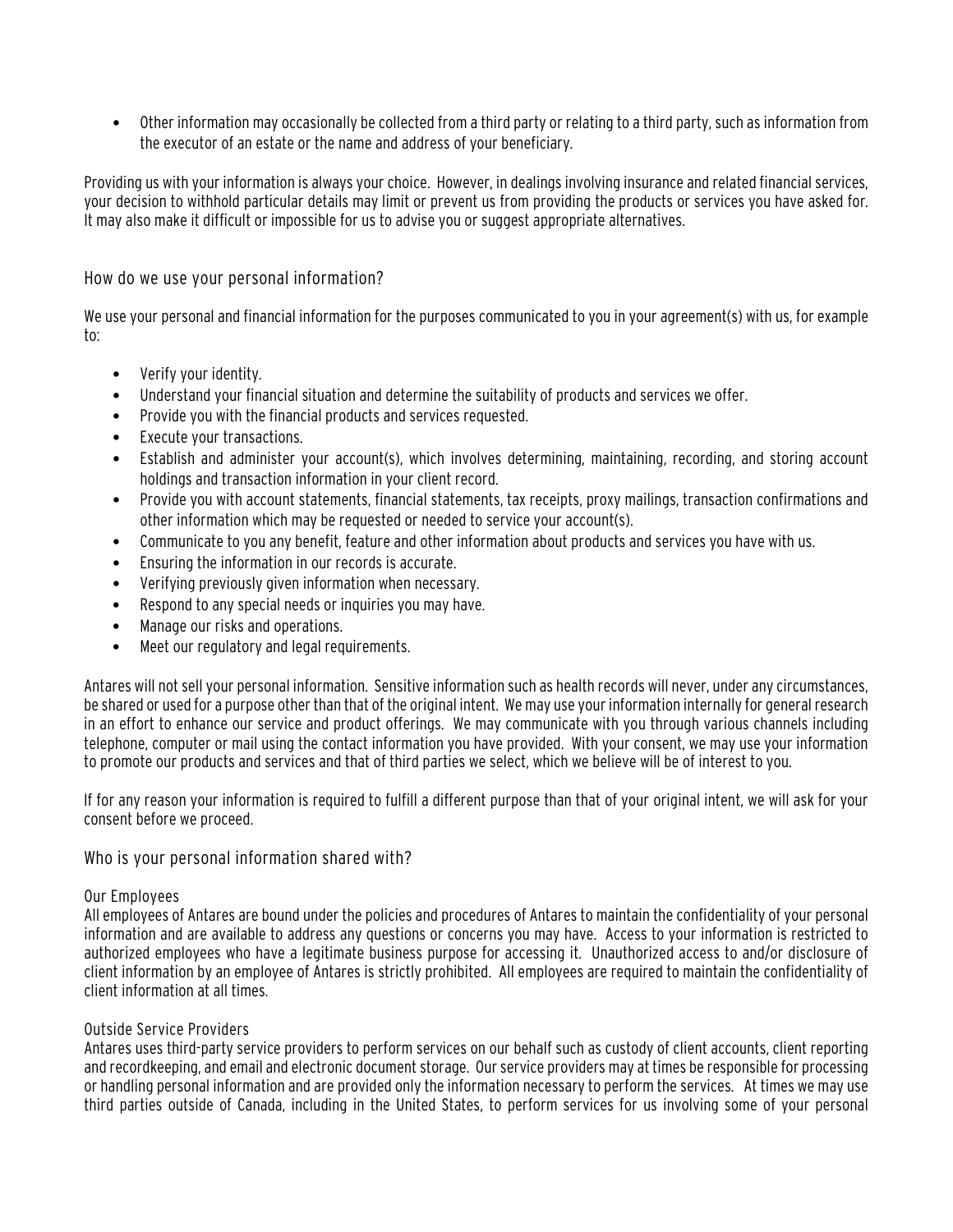information. This may require the transfer of information to those third parties. This information is subject to both the laws of Canada and the laws of the third-party's jurisdiction, including laws with respect to disclosure of such information. Antares ensures that all third-party service providers have a comparable level of protection for your personal information, and that the use of the personal information is limited to purposes set out in this policy.

#### Other Third Parties

We will only share your information with other third parties as indicated under your account agreement and under the following special circumstances:

- As required under the rules and regulations of any regulator of Antares.
- Other financial institutions and securities dealers when necessary to carry out your instructions, such as transferring funds.
- To respond to valid and authorized information requests from domestic and international authorities.
- As permitted or required by law, to comply with laws, regulations, subpoena, or court order.
- To help prevent fraud.
- To identify, contact or bring legal action against someone who may be causing injury to or interference with (either intentionally or unintentionally) Antares's rights or property or anyone else that could be harmed by such activities.
- To protect the personal safety of employees, clients or other third parties on Antares property.

Another firm due to corporate re-organization We may also disclose your information in connection with:

- A corporate re-organization of Antares in which case the information would only be shared with employees of the organization who have a strict need to know the information to evaluate the re-organization.
- A potential merger or amalgamation between Antares and another third party or a sale of all or a substantial portion of our assets to enable that third party to evaluate the transaction and, in that case, the information would only be shared with members of that organization who have a strict need to know the information to evaluate the transaction.
- An actual merger, amalgamation or sale of all or a substantial portion of Antares's assets where you would then become a client of a different organization

In all cases above, Antares will only disclose the information if the third party has agreed to protect the information at least as well as we do under our Privacy Policy, only share it with members of their organization who have a strict need to know the information, and use it only for the purpose of the transaction and for no other purpose

How do we keep your personal information safe?

Antares is committed to protecting the personal information of its clients and has implemented the necessary security safeguards that are appropriate to protect the sensitivity of such information. This commitment extends to our online services and any new technologies we employ.

The majority of your personal information is contained on your account documentation. Most account documentation is maintained at Antares's head office or branch offices and is safeguarded by using several protective methods such as using locked, fire-resistant filing cabinets and restricting access to certain designated areas where your account documentation is stored. Antares also stores account documentation offsite in a secure location.

Digital copies of your account documentation, along with other documents containing personal information, may be stored on employees' computers, Antares servers, or on cloud-based servers. Privacy, security, and confidentiality are as important online as with all our other business functionality. Antares has implemented industry standard methods of protecting your personal information that is available electronically or online from unauthorized access, disclosure, copying, use or modification. This includes the use of firewalls, encrypted passwords, anti-virus software, intrusion detection systems, file encryption, authentication, and other appropriate means to protect your personal information.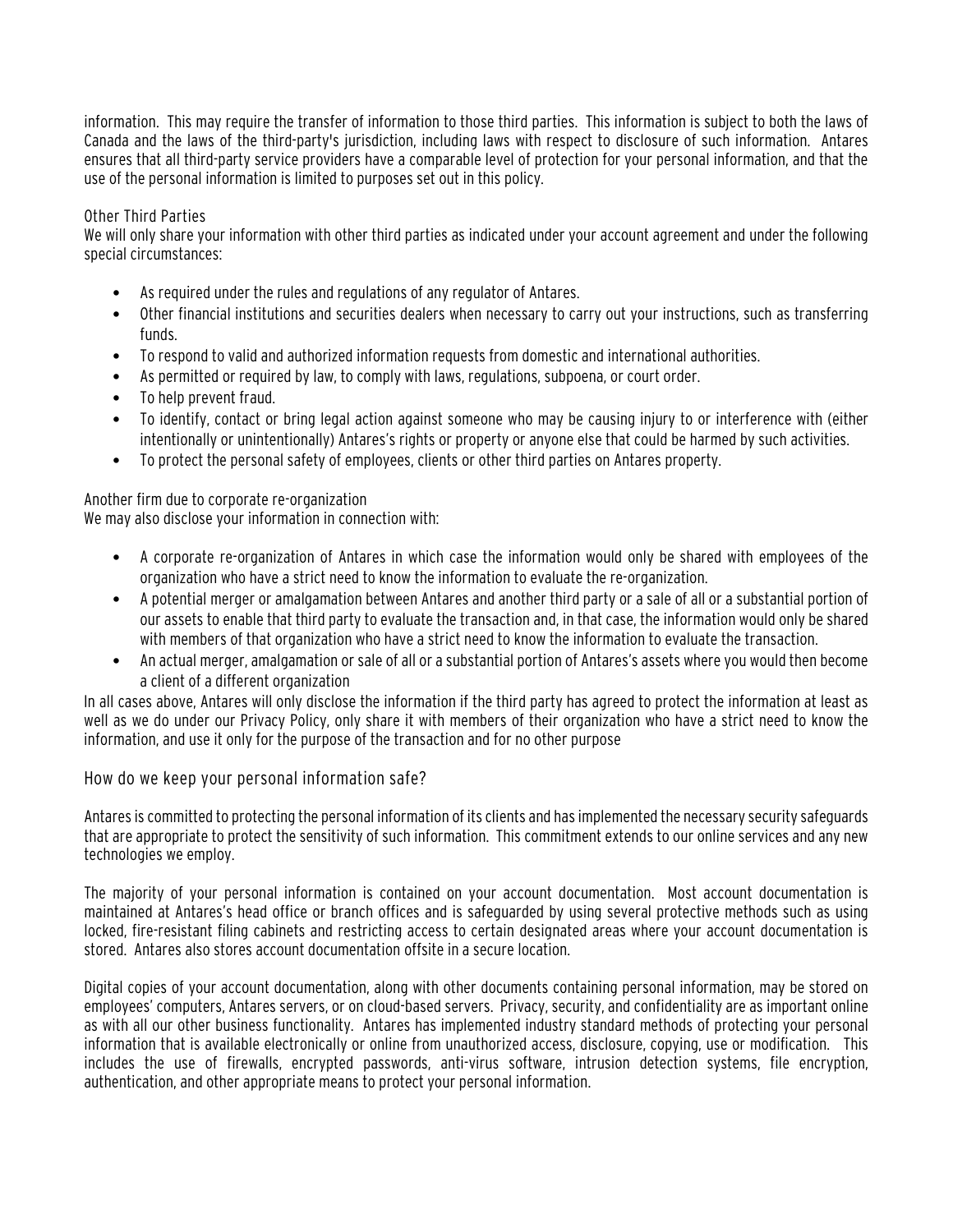Antares may from time-to-time use cookies on its website to improve functionality and in some cases, to provide clients with customized access to our website. Cookies are not used to collect personal information that may reside on your personal computer and are not used to track the websites that you visited before or after you leave the Antares site.

How long do we keep your personal information?

In order to service your account and to meet regulatory and legal obligations, Antares may be required to maintain information related to you and your account for a certain period of time. Personal information may be destroyed in a safe and secure manner once it is deemed that the information is no longer necessary for the above-mentioned purposes. How long we keep your information depends on the reasons for which it was collected. The type of product or service and the kind of information also affects the length of time we retain information. Your information may be kept even if you are no longer a client with us so long as it is legally necessary for us to have sufficient information to respond to any issues that may arise at a later date.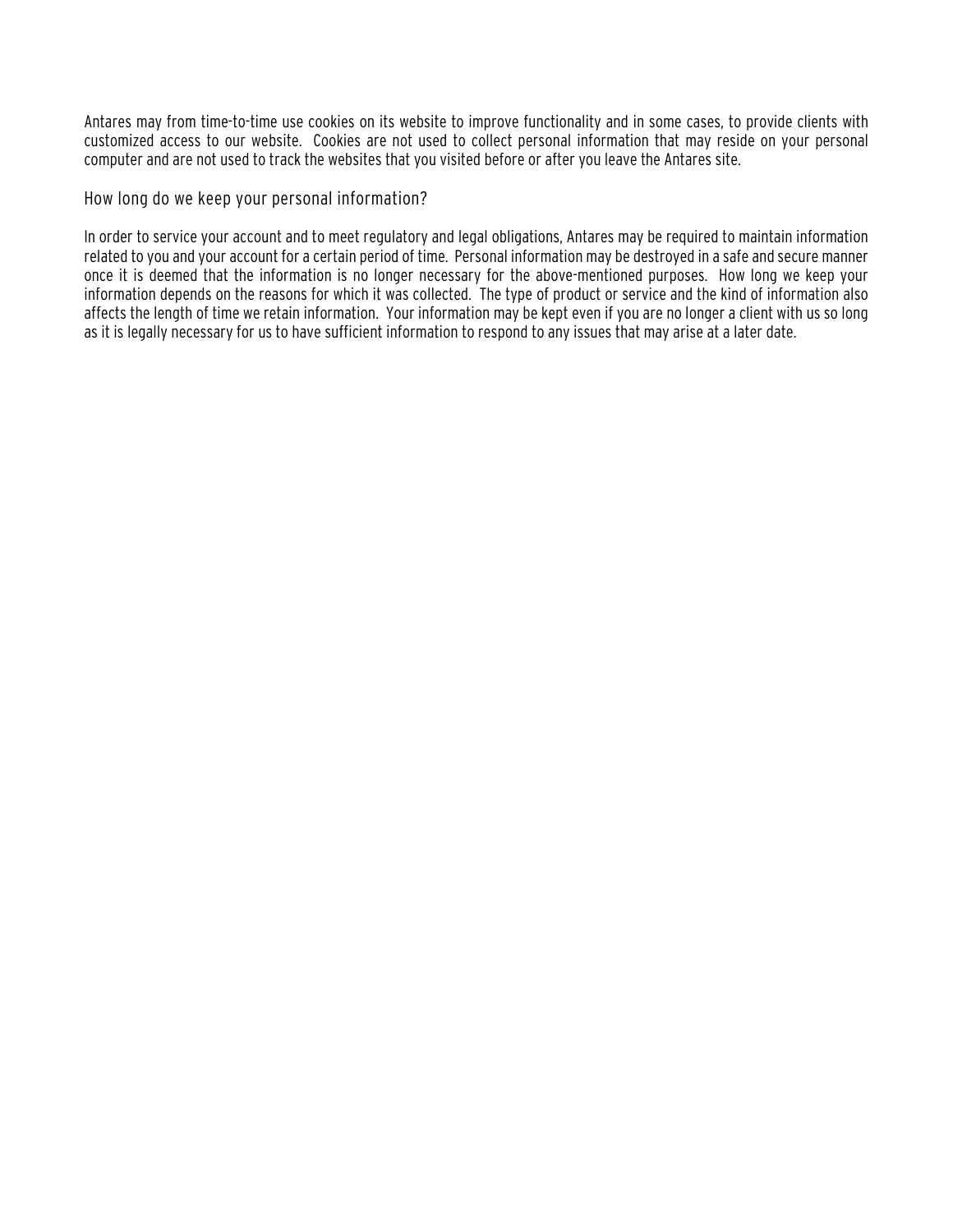#### How do we keep your personal information accurate?

Antares is committed to keeping the personal information of its clients accurate, complete, and up to date at all times. In order to maintain the accuracy and completeness of your personal information, you will need to update your account documentation from time to time. If your personal information changes, please notify us so we can update our records.

#### How can you access your personal information?

Antares is committed to providing its clients with information relating to the existence, use and disclosure of their personal information and clients shall be given access to such information where appropriate. You can request access to your personal information by contacting the Privacy Officer in writing at the address indicated at the end of this Privacy Policy. A request to access your personal information will only be accepted if received directly from you; requests received from, received via, or directed by other persons, companies, or organizations will not be accepted.

Antares may not be able to provide you with full access to your information if it contains references to other persons, if it would have to disclose proprietary information confidential to Antares or its affiliates, if it has been destroyed, or if it cannot be disclosed for legal or regulatory reasons. If we are unable to provide you with access to your personal information, we will give you an explanation.

Personal information collected by a request to access your personal information will only be delivered to you; your personal information will not be delivered to other persons, companies, or organizations.

#### How do we obtain your consent?

Antares shall only collect, use, or disclose client information with your knowledge and consent except where inappropriate or as otherwise required or permitted by law. By completing our account forms, you are consenting to the collection, use, and disclosure of your personal information for the purposes set out in this Privacy Policy.

#### How can you withdraw your consent?

You have the right to withdraw your consent to the use of your personal information that is not required for the purpose of establishing and servicing your account(s) and to fulfill our legal, regulatory, and self-regulatory obligations in Canada and in some cases, abroad, or as otherwise permitted by law.

Requests to withdraw consent will only be accepted if received directly from you; requests to withdraw consent received from, received via, or directed by other persons, companies, or organizations will not be accepted. Please be advised that the withdrawal of your consent is not a condition of doing business with Antares and you are free to withdraw your consent at any time.

#### Further Consent May Be Required

In the event that Antares would like to use your personal information in a manner that has not been previously identified, Antares will notify you in advance and obtain your consent unless otherwise required or permitted by law.

#### How can I make an inquiry or complaint?

If you have a privacy inquiry or complaint, please direct it in writing to the attention of the Privacy Officer at the address noted below. Telephone calls, faxes, and emails will not be accepted. Please be sure to include your name, address, phone number and information relating to the nature of your inquiry or complaint. Inquiries and complaints will only be accepted if received directly from you; inquiries and complaints received from, received via, or directed by other persons, companies, or organizations will not be accepted. In most instances, the Privacy Officer will investigate and reply to inquiries within 30 days. If the Privacy Officer is